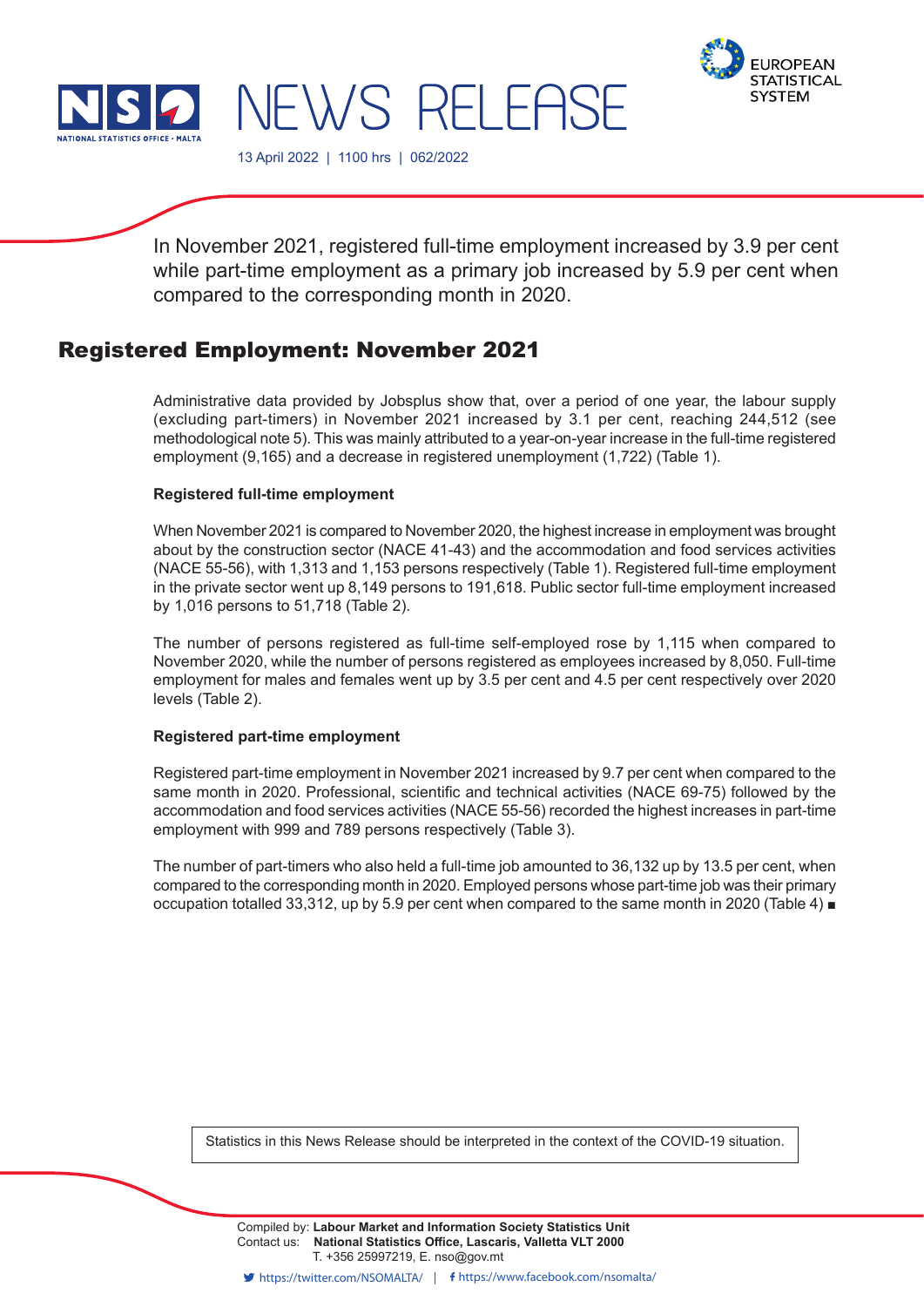Table 1. Full-time employment classified by period and economic activity ...

| <b>NACE</b><br>division | <b>Economic activity</b>                                                                                                           | Average<br>2019 | Average<br>2020<br>(Revised) | October<br>2020          | <b>October</b><br>2021 | <b>November</b><br>2020<br>(Revised) | <b>November</b><br>2021 |
|-------------------------|------------------------------------------------------------------------------------------------------------------------------------|-----------------|------------------------------|--------------------------|------------------------|--------------------------------------|-------------------------|
| $01 - 03$               | Agriculture, forestry and fishing                                                                                                  | 2,448           | 2,497                        | 2,519                    | 2,671                  | 2,524                                | 2,682                   |
| 01                      | Crop and animal production, hunting and related service activities                                                                 | 1,644           | 1,653                        | 1,647                    | 1,756                  | 1,654                                | 1,762                   |
| 02                      | Forestry and logging                                                                                                               |                 |                              |                          |                        |                                      |                         |
| 03                      | Fishing and aquaculture                                                                                                            | 804             | 844                          | 872                      | 915                    | 870                                  | 920                     |
| 05-09                   | Mining and quarrying                                                                                                               | 376             | 372                          | 369                      | 362                    | 370                                  | 369                     |
| 05                      | Mining of coal and lignite                                                                                                         |                 | $\sim$                       |                          |                        | $\blacksquare$                       |                         |
| 06                      | Extraction of crude petroleum and natural gas                                                                                      |                 | $\blacksquare$               |                          |                        |                                      |                         |
| 07                      | Mining of metal ores                                                                                                               |                 | $\overline{a}$               | $\overline{\phantom{a}}$ |                        |                                      |                         |
| 08                      | Other mining and quarrying                                                                                                         | 196             | 207                          | 212                      | 216                    | 211                                  | 221                     |
| 09                      | Mining support service activities                                                                                                  | 180             | 165                          | 157                      | 146                    | 159                                  | 148                     |
| 10-33                   | Manufacturing                                                                                                                      | 22,512          | 22,621                       | 22,454                   | 22,576                 | 22,495                               | 22,731                  |
| 10                      | Manufacture of food products                                                                                                       | 2,637           | 2,623                        | 2,599                    | 2,618                  | 2,615                                | 2,663                   |
| 11                      | Manufacture of beverages                                                                                                           | 932             | 881                          | 852                      | 884                    | 860                                  | 893                     |
| 12                      | Manufacture of tobacco products                                                                                                    | 16              | 16                           | 15                       | 14                     | 15                                   | 14                      |
| 13                      | Manufacture of textiles                                                                                                            | 338             | 345                          | 352                      | 376                    | 358                                  | 385                     |
| 14                      | Manufacture of wearing apparel                                                                                                     | 152             | 150                          | 139                      | 139                    | 140                                  | 139                     |
| 15                      | Manufacture of leather and related products                                                                                        | 18              | 17                           | 16                       | 17                     | 15                                   | 16                      |
| 16                      | Manufacture of wood and of products of wood and cork, except furniture;<br>manufacture of articles of straw and plaiting materials | 402             | 397                          | 404                      | 384                    | 402                                  | 379                     |
| 17                      | Manufacture of paper and paper products                                                                                            | 260             | 272                          | 279                      | 276                    | 279                                  | 272                     |
| 18                      | Printing and reproduction of recorded media                                                                                        | 1,639           | 1,646                        | 1,667                    | 1,668                  | 1,669                                | 1,659                   |
| 19                      | Manufacture of coke and refined petroleum products                                                                                 | 8               | 8                            | 8                        | 8                      | 8                                    | 8                       |
| 20                      | Manufacture of chemicals and chemical products                                                                                     | 276             | 272                          | 270                      | 272                    | 272                                  | 271                     |
| 21                      | Manufacture of basic pharmaceutical products and pharmaceutical preparations                                                       | 1,013           | 1,046                        | 1,081                    | 1,140                  | 1,102                                | 1,165                   |
| 22                      | Manufacture of rubber and plastic products                                                                                         | 1,748           | 1,670                        | 1,645                    | 1,619                  | 1,651                                | 1,633                   |
| 23                      | Manufacture of other non-metallic mineral products                                                                                 | 1,121           | 1,206                        | 1,195                    | 1,238                  | 1,207                                | 1,281                   |
| 24                      | Manufacture of basic metals                                                                                                        | 195             | 228                          | 237                      | 257                    | 239                                  | 265                     |
| 25                      | Manufacture of fabricated metal products, except machinery and equipment                                                           | 1,184           | 1,233                        | 1,235                    | 1,239                  | 1,236                                | 1,239                   |
| 26                      | Manufacture of computer, electronic and optical products                                                                           | 2,350           | 2,290                        | 2,205                    | 2,098                  | 2,199                                | 2,108                   |
| 27                      | Manufacture of electrical equipment                                                                                                | 600             | 617                          | 584                      | 532                    | 578                                  | 531                     |
| 28                      | Manufacture of machinery and equipment n.e.c.                                                                                      | 532             | 543                          | 535                      | 557                    | 535                                  | 559                     |
| 29                      | Manufacture of motor vehicles, trailers and semi-trailers                                                                          | 1,044           | 1,046                        | 1,059                    | 1,090                  | 1,061                                | 1,088                   |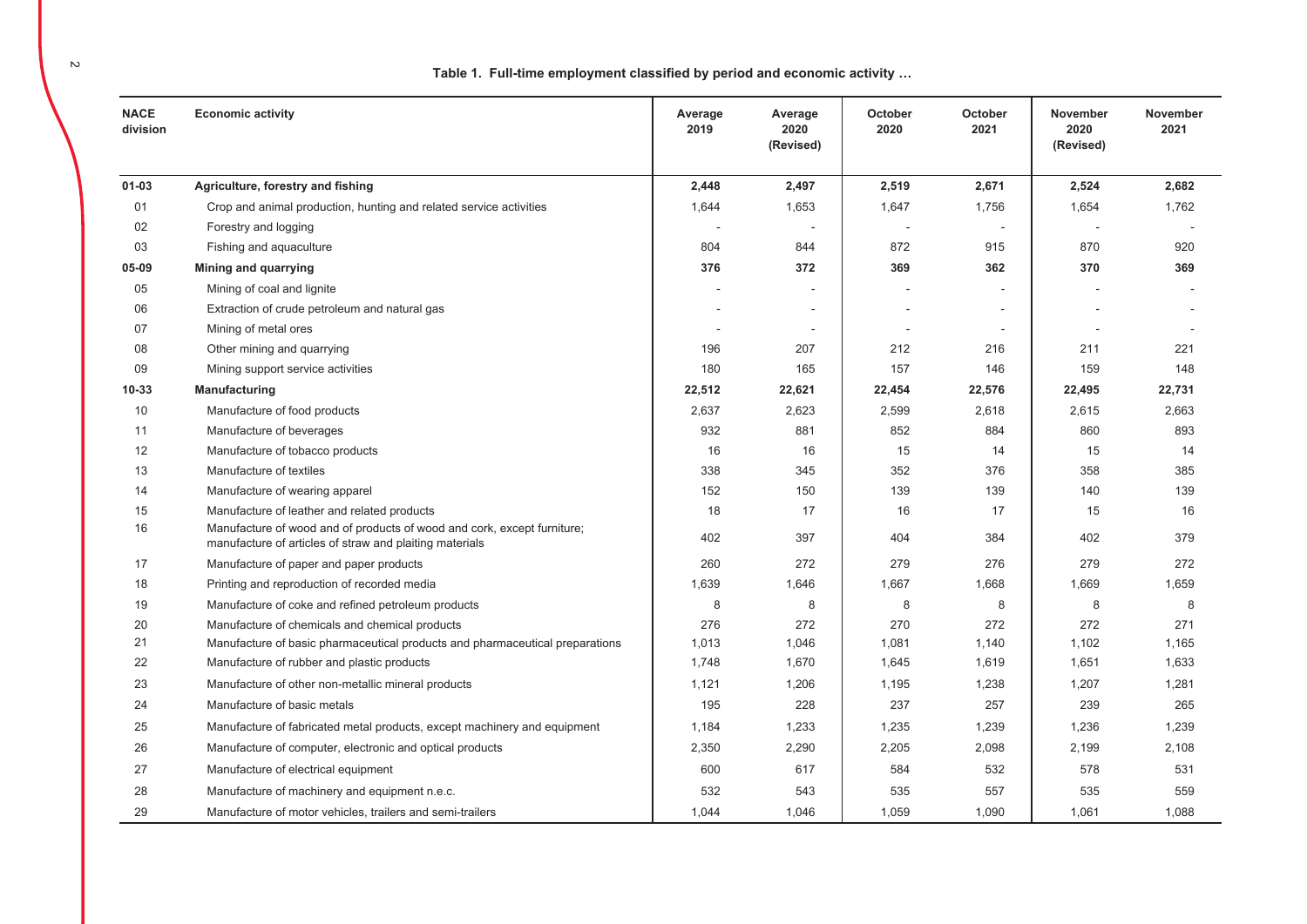| <b>NACE</b><br>division | <b>Economic activity</b>                                                                                      | Average<br>2019 | Average<br>2020<br>(Revised) | October<br>2020 | October<br>2021 | November<br>2020<br>(Revised) | November<br>2021 |
|-------------------------|---------------------------------------------------------------------------------------------------------------|-----------------|------------------------------|-----------------|-----------------|-------------------------------|------------------|
| 30                      | Manufacture of other transport equipment                                                                      | 286             | 322                          | 329             | 393             | 324                           | 404              |
| 31                      | Manufacture of furniture                                                                                      | 1,157           | 1,169                        | 1,182           | 1,186           | 1,182                         | 1,181            |
| 32                      | Other manufacturing                                                                                           | 2,612           | 2,515                        | 2,477           | 2,487           | 2,480                         | 2,485            |
| 33                      | Repair and installation of machinery and equipment                                                            | 1,992           | 2,109                        | 2,089           | 2,084           | 2,068                         | 2,093            |
| 35                      | Electricity, gas, steam and air conditioning supply                                                           | 177             | 204                          | 198             | 234             | 215                           | 235              |
| 36-39                   | Water supply; sewerage, waste management and remediation activities                                           | 1,620           | 1,778                        | 1,799           | 1,800           | 1,809                         | 1,810            |
| 36                      | Water collection, treatment and supply                                                                        | 1.166           | 1,181                        | 1,175           | 1,159           | 1,172                         | 1,158            |
| 37                      | Sewerage                                                                                                      | 9               | 10                           | 10              | 11              | 11                            | 11               |
| 38                      | Waste collection, treatment and disposal activities; materials recovery                                       | 411             | 551                          | 575             | 582             | 587                           | 593              |
| 39                      | Remediation activities and other waste management services                                                    | 34              | 36                           | 39              | 48              | 39                            | 48               |
| 41-43                   | <b>Construction</b>                                                                                           | 13,571          | 15,038                       | 15,180          | 16,358          | 15,203                        | 16,516           |
| 41                      | Construction of buildings                                                                                     | 5,265           | 5,837                        | 5,834           | 6,294           | 5,843                         | 6,368            |
| 42                      | Civil engineering                                                                                             | 1,253           | 1,459                        | 1,545           | 1,920           | 1,548                         | 1,943            |
| 43                      | Specialised construction activities                                                                           | 7,053           | 7,742                        | 7,801           | 8,144           | 7,812                         | 8,205            |
| 45-47                   | Wholesale and retail trade; repair of motor vehicles and motorcycles                                          | 28,373          | 28,944                       | 28,912          | 29,469          | 29,100                        | 29,650           |
| 45                      | Wholesale and retail trade and repair of motor vehicles and motorcycles                                       | 2,736           | 2,822                        | 2,799           | 2,806           | 2,807                         | 2,798            |
| 46                      | Wholesale trade, except of motor vehicles and motorcycles                                                     | 10,752          | 10,991                       | 10,993          | 11,341          | 11,062                        | 11,396           |
| 47                      | Retail trade, except of motor vehicles and motorcycles                                                        | 14,885          | 15,131                       | 15,120          | 15,322          | 15,231                        | 15,456           |
| 49-53                   | <b>Transportation and storage</b>                                                                             | 11,421          | 11,973                       | 11,724          | 12,010          | 11,639                        | 12,087           |
| 49                      | Land transport and transport via pipelines                                                                    | 4,572           | 4,834                        | 4,780           | 4,846           | 4,789                         | 4,883            |
| 50                      | Water transport                                                                                               | 502             | 508                          | 512             | 617             | 512                           | 613              |
| 51                      | Air transport                                                                                                 | 1,725           | 1,844                        | 1,813           | 1,670           | 1,705                         | 1,682            |
| 52                      | Warehousing and support activities for transportation                                                         | 3,685           | 3,818                        | 3,655           | 3,748           | 3,652                         | 3,771            |
| 53                      | Postal and courier activities                                                                                 | 937             | 969                          | 964             | 1,129           | 981                           | 1,138            |
| 55-56                   | Accommodation and food service activities                                                                     | 15,258          | 15,452                       | 14,785          | 15,688          | 14,651                        | 15,804           |
| 55                      | Accommodation                                                                                                 | 6,511           | 6,040                        | 5,615           | 5,893           | 5,507                         | 5,920            |
| 56                      | Food and beverage service activities                                                                          | 8,747           | 9,412                        | 9,170           | 9,795           | 9,144                         | 9,884            |
| 58-63                   | Information and communication                                                                                 | 8,047           | 8,314                        | 8,348           | 9,026           | 8,478                         | 9,043            |
| 58                      | Publishing activities                                                                                         | 850             | 911                          | 909             | 1,038           | 920                           | 1,055            |
| 59                      | Motion picture, video and television programme production, sound recording<br>and music publishing activities | 400             | 425                          | 390             | 414             | 465                           | 382              |
| 60                      | Programming and broadcasting activities                                                                       | 263             | 266                          | 262             | 267             | 258                           | 267              |

## ... Table 1. Full-time employment classified by period and economic activity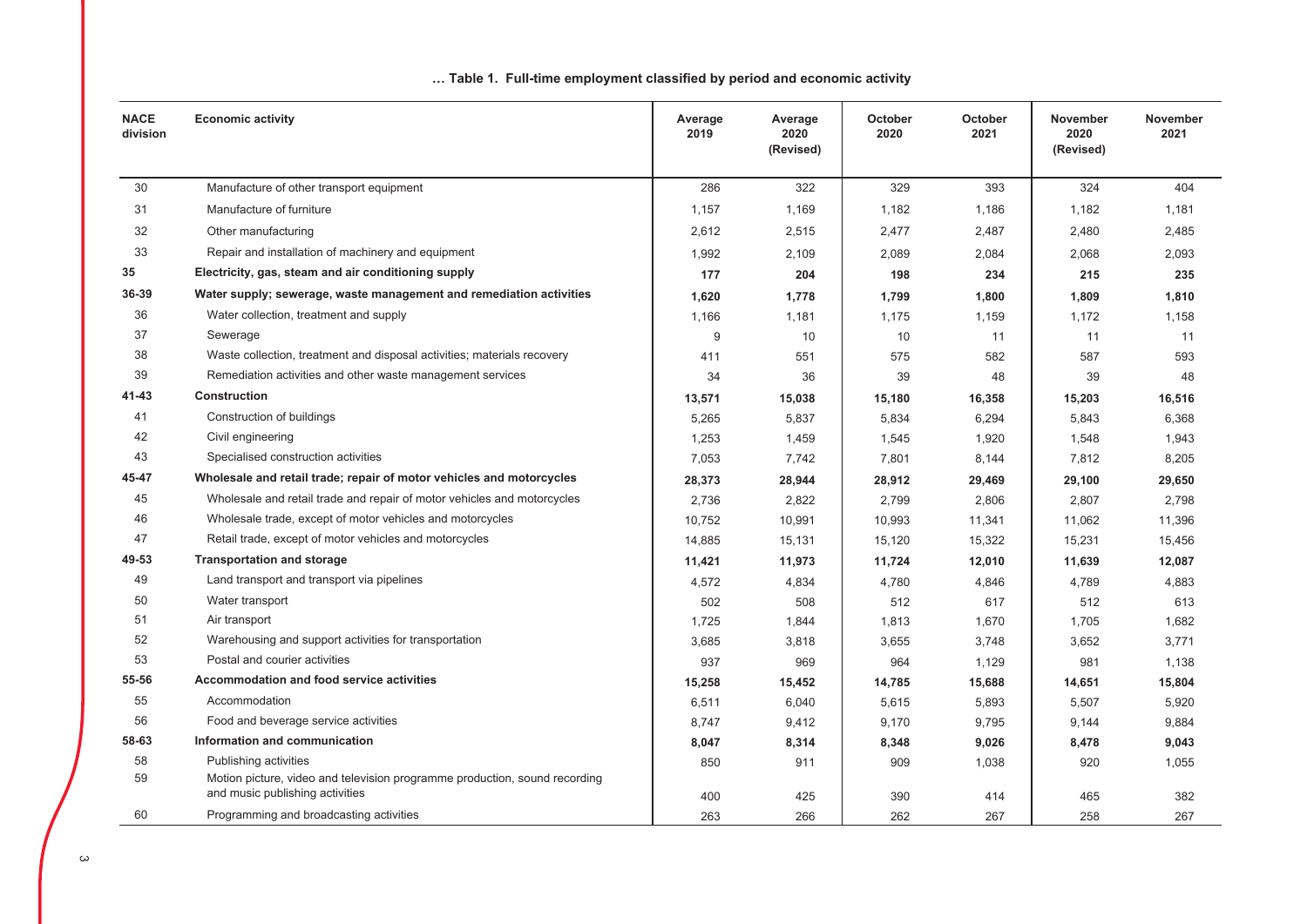... Table 1. Full-time employment classified by period and economic activity

| <b>NACE</b><br>division | <b>Economic activity</b>                                                          | Average<br>2019 | Average<br>2020<br>(Revised) | October<br>2020 | October<br>2021 | November<br>2020<br>(Revised) | November<br>2021 |
|-------------------------|-----------------------------------------------------------------------------------|-----------------|------------------------------|-----------------|-----------------|-------------------------------|------------------|
| 61                      | Telecommunications                                                                | 1,701           | 1,628                        | 1,587           | 1,508           | 1,585                         | 1,501            |
| 62                      | Computer programming, consultancy and related activities                          | 3,967           | 4,053                        | 4,131           | 4,708           | 4,167                         | 4,740            |
| 63                      | Information service activities                                                    | 866             | 1,031                        | 1,069           | 1,091           | 1,083                         | 1,098            |
| 64-66                   | <b>Financial and insurance activities</b>                                         | 11,126          | 12,172                       | 12,301          | 12,716          | 12,322                        | 12,834           |
| 64                      | Financial service activities, except insurance and pension funding                | 7,810           | 8,736                        | 8,847           | 9,349           | 8,913                         | 9,443            |
| 65                      | Insurance, reinsurance and pension funding, except compulsory social security     | 1.025           | 1,068                        | 1.073           | 1,076           | 1,081                         | 1,081            |
| 66                      | Activities auxiliary to financial services and insurance activities               | 2,291           | 2,368                        | 2,381           | 2,291           | 2,328                         | 2,310            |
| 68                      | <b>Real estate activities</b>                                                     | 2,062           | 2,182                        | 2,230           | 2,382           | 2,235                         | 2,380            |
| 69-75                   | Professional, scientific and technical activities                                 | 15,892          | 16,593                       | 16,661          | 17,743          | 16,732                        | 17,837           |
| 69                      | Legal and accounting activities                                                   | 4,534           | 4,473                        | 4,446           | 4,619           | 4,439                         | 4,620            |
| 70                      | Activities of head offices; management consultancy activities                     | 5,200           | 5,701                        | 5,771           | 6,424           | 5,794                         | 6,488            |
| 71                      | Architectural and engineering activities; technical testing and analysis          | 2,820           | 3,109                        | 3,138           | 3,189           | 3,153                         | 3,183            |
| 72                      | Scientific research and development                                               | 77              | 85                           | 94              | 149             | 99                            | 155              |
| 73                      | Advertising and market research                                                   | 2,198           | 2,068                        | 2,038           | 2,120           | 2,054                         | 2,132            |
| 74                      | Other professional, scientific and technical activities                           | 934             | 1,006                        | 1,020           | 1,073           | 1,037                         | 1,088            |
| 75                      | Veterinary activities                                                             | 129             | 151                          | 154             | 169             | 156                           | 171              |
| 77-82                   | Administrative and support service activities                                     | 21,944          | 23,805                       | 23,853          | 23,425          | 23,918                        | 23,773           |
| 77                      | Rental and leasing activities                                                     | 1,640           | 1,643                        | 1,608           | 1,709           | 1,610                         | 1,723            |
| 78                      | <b>Employment activities</b>                                                      | 5,078           | 6,168                        | 6,163           | 6,124           | 6,142                         | 6,156            |
| 79                      | Travel agency, tour operator and other reservation service and related activities | 1,354           | 1,398                        | 1,400           | 1,425           | 1,377                         | 1,478            |
| 80                      | Security and investigation activities                                             | 3,286           | 2,986                        | 3,143           | 3,468           | 3,197                         | 3,498            |
| 81                      | Services to buildings and landscape activities                                    | 6,297           | 6,969                        | 6,786           | 6,374           | 6,764                         | 6,479            |
| 82                      | Office administrative, office support and other business support activities       | 4,289           | 4,641                        | 4,753           | 4,325           | 4,828                         | 4,439            |
| 84                      | Public administration and defence; compulsory social security                     | 16,286          | 16,291                       | 16,740          | 17,110          | 16,899                        | 17,220           |
| 85                      | <b>Education</b>                                                                  | 17,854          | 18,360                       | 18,509          | 18,966          | 18,633                        | 19,038           |
| 86-88                   | Human health and social work activities                                           | 18,214          | 19,520                       | 19,981          | 20,968          | 20,062                        | 21,080           |
| 86                      | Human health activities                                                           | 9,666           | 10,113                       | 10,296          | 10,663          | 10,331                        | 10,730           |
| 87                      | Residential care activities                                                       | 6,196           | 6,696                        | 6,947           | 7,372           | 7,008                         | 7,394            |
| 88                      | Social work activities without accommodation                                      | 2,352           | 2,711                        | 2,738           | 2,933           | 2,723                         | 2,956            |
| 90-93                   | Arts, entertainment and recreation                                                | 10,810          | 10,860                       | 11,052          | 12,119          | 11,180                        | 12,216           |
| 90                      | Creative, arts and entertainment activities                                       | 863             | 963                          | 982             | 1,037           | 975                           | 1,034            |

 $\blacktriangle$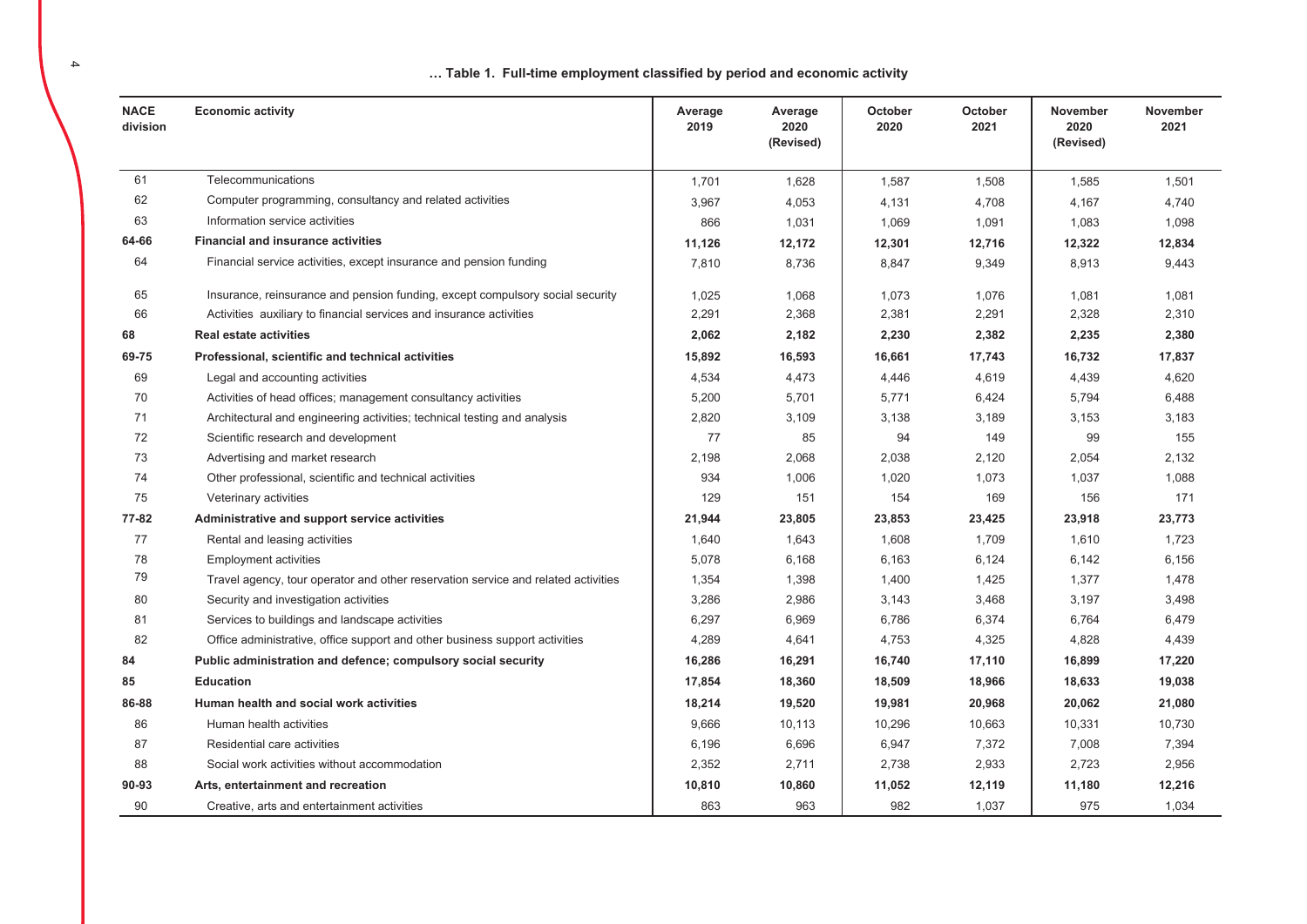## ... Table 1. Full-time employment classified by period and economic activity

| <b>NACE</b><br>division | <b>Economic activity</b>                                                                                                       | Average<br>2019 | Average<br>2020<br>(Revised) | October<br>2020 | October<br>2021          | <b>November</b><br>2020<br>(Revised) | <b>November</b><br>2021 |
|-------------------------|--------------------------------------------------------------------------------------------------------------------------------|-----------------|------------------------------|-----------------|--------------------------|--------------------------------------|-------------------------|
| 91                      | Libraries, archives, museums and other cultural activities                                                                     | 526             | 551                          | 558             | 579                      | 561                                  | 583                     |
| 92                      | Gambling and betting activities                                                                                                | 8,257           | 8,103                        | 8,248           | 9,146                    | 8,392                                | 9,228                   |
| 93                      | Sports activities and amusement and recreation activities                                                                      | 1,164           | 1,243                        | 1,264           | 1,357                    | 1,252                                | 1,371                   |
| 94-96                   | Other service activities                                                                                                       | 4,755           | 5,061                        | 5,042           | 5,332                    | 5,078                                | 5,357                   |
| 94                      | Activities of membership organisations                                                                                         | 866             | 927                          | 917             | 1,020                    | 949                                  | 1,012                   |
| 95                      | Repair of computers and personal and household goods                                                                           | 375             | 401                          | 412             | 440                      | 416                                  | 444                     |
| 96                      | Other personal service activities                                                                                              | 3,514           | 3,733                        | 3,713           | 3,872                    | 3,713                                | 3,901                   |
| 97-98                   | Activities of households as employers; undifferentiated goods- and services-<br>producing activities of households for own use | 360             | 371                          | 379             | 395                      | 384                                  | 417                     |
| 97                      | Activities of households as employers of domestic personnel                                                                    | 359             | 371                          | 379             | 395                      | 384                                  | 417                     |
| 98                      | Undifferentiated goods- and services-producing activities of private households for<br>own use                                 |                 | ٠                            |                 | $\overline{\phantom{a}}$ |                                      |                         |
| 99                      | Activities of extraterritorial organisations and bodies                                                                        | 230             | 230                          | 239             | 254                      | 244                                  | 257                     |
| $01 - 99$               | <b>Total Gainfully Occupied (including apprentices)</b>                                                                        | 223,336         | 232,638                      | 233,275         | 241,604                  | 234,171                              | 243,336                 |
|                         | <b>Registered Unemployed</b>                                                                                                   | 1,700           | 3,160                        | 3,114           | 1,254                    | 2,898                                | 1,176                   |
|                         | Part I                                                                                                                         | 1,542           | 2,880                        | 2,824           | 1,074                    | 2,640                                | 999                     |
|                         | Part II                                                                                                                        | 158             | 280                          | 290             | 180                      | 258                                  | 177                     |
|                         | <b>Labour Supply</b> (excluding part-time employment)                                                                          | 225,036         | 235,798                      | 236,389         | 242,858                  | 237,069                              | 244,512                 |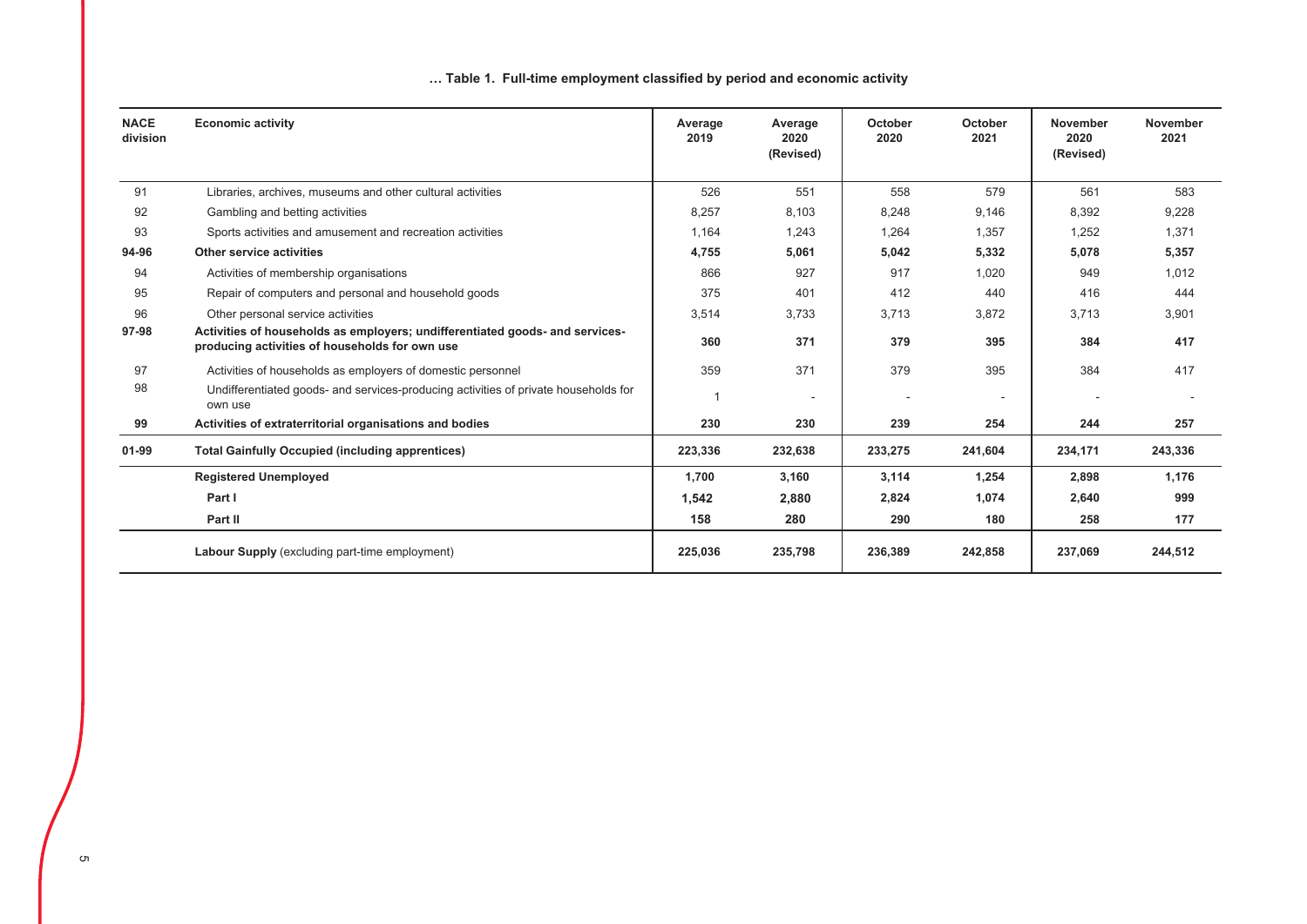**NACE Economic activity** October October November Category Average Average November division 2019 2020 2020 2021 2020 2021 (Revised) (Revised) 2,065 2,108 2,118 2.179 2,115 2.189 **Private Sector** 401 **Public Sector** 383 389 492 409 493 Males  $2.203$  $2.205$  $2.313$  $2.144$  $2.186$ 2.306 304 311 316 365 319 369 Females 1.364 1.363 1.375 1.373 1.374 1.380  $01 - 03$ Agriculture, forestry and fishing Self-emploved Employees 1,084 1,134 1.144 1,298 1,150 1.302 Malta 1,962 2,007  $2,024$  $2,150$ 2,027 2,156 486 495 497 Gozo 490 521 526 Total  $2.448$ 2.519  $2.671$  $2.524$ 2.682 2.497 **Private Sector** 376 372 369 362 370 369 **Public Sector** J. ÷ ÷. Males  $332$  $\overline{328}$  $326$  $319$  $327$  $326$ Females 44 44 43 43 43 43 Self-employed 89 89  $91$  $91$  $90$  $92$ 05-09 Mining and quarrying 287 283 278 271 280 277 Employees Malta 339 335 332 322 331 330 37 37 37 40 39 Gozo 39 Total 376 372 369 362 370 369 22,120 22,251 22,087 22,162 22,127 22,301 **Private Sector Public Sector** 392 370 367 414 368 430 Males 16,577  $16,717$ 16,644 16,727 16,672 16,823 Females 5.935 5.904 5.810 5.849 5.823 5.908  $10 - 33$ Manufacturing Self-employed 1,738 1,803 1,822 1,865 1,832 1,871 Employees 20,774 20,818 20.632 20.711 20,663 20,860 Malta 21,401 21,510 21,372 21,443 21,408 21,577 Gozo  $1,111$  $1,111$ 1,082 1,133 1,087 1,154 Total 22,512 22,621 22,454 22,576 22,495 22,731 **Private Sector** 36 40 37 46 39 47 **Public Sector** 141 164 161 188 176 188 Males 155  $209$  $210$  $181$  $177$ 191  $22$ 23 25 25 Females 21 24 Electricity, gas, steam and air conditioning Self-employed  $\sim$  $\sim$  $\sim$  $\sim$  $\mathcal{L}$  $\sim$ supply Employees 177 204 198 234 215 235 Malta 139 167 165 230 180 231 38 37 33 35 Gozo  $\overline{4}$  $\overline{4}$ 

177

204

198

234

215

235

Total

Table 2. Full-time employment classified by period, economic activity and category ...

35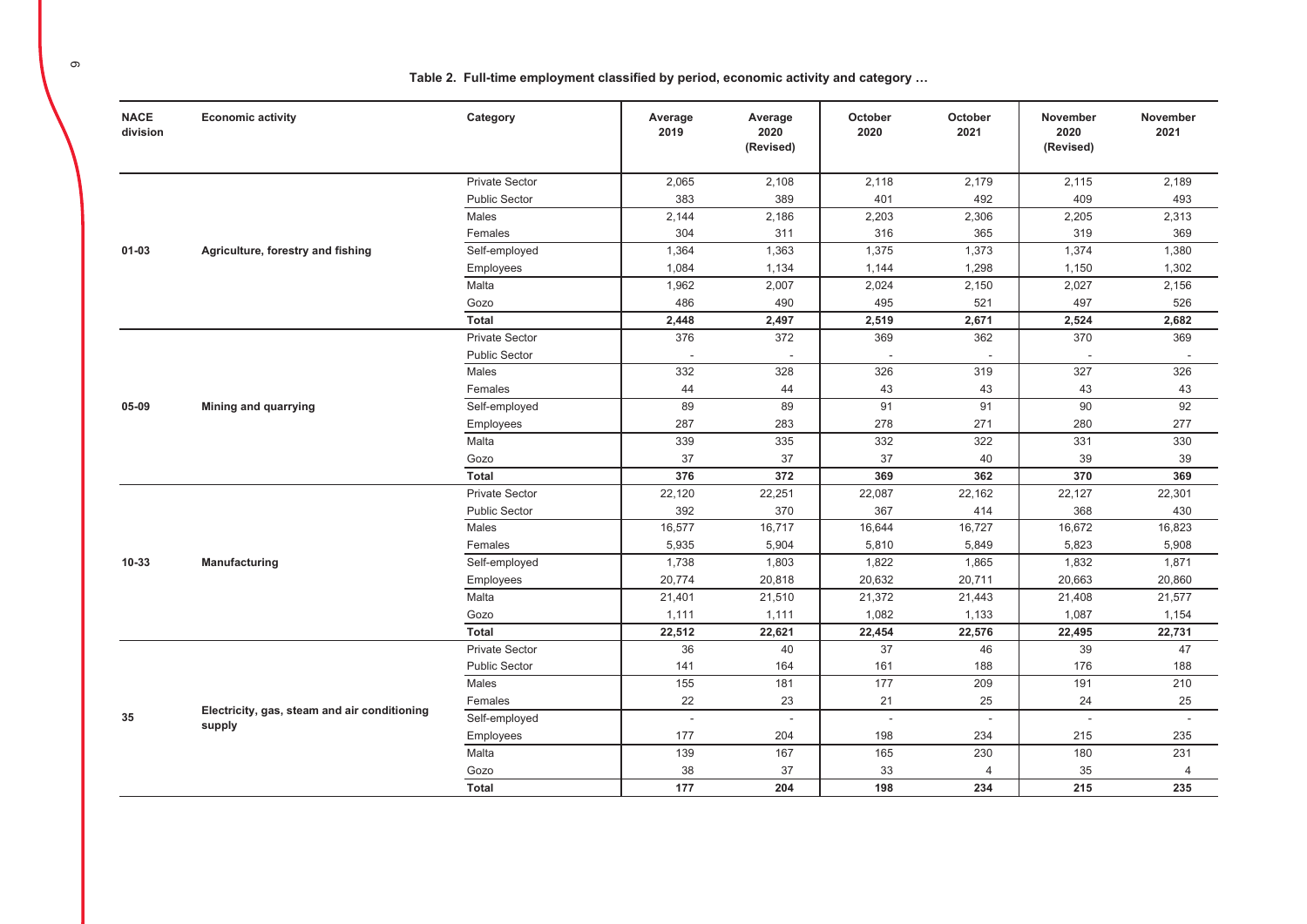| <b>NACE</b><br>division | <b>Economic activity</b>                                               | Category              | Average<br>2019 | Average<br>2020<br>(Revised) | October<br>2020 | October<br>2021 | <b>November</b><br>2020<br>(Revised) | <b>November</b><br>2021 |
|-------------------------|------------------------------------------------------------------------|-----------------------|-----------------|------------------------------|-----------------|-----------------|--------------------------------------|-------------------------|
|                         |                                                                        | <b>Private Sector</b> | 397             | 543                          | 573             | 596             | 587                                  | 607                     |
|                         |                                                                        | <b>Public Sector</b>  | 1,223           | 1,235                        | 1,226           | 1,204           | 1,222                                | 1,203                   |
|                         |                                                                        | Males                 | 1,389           | 1,503                        | 1,515           | 1,514           | 1,524                                | 1,515                   |
|                         |                                                                        | Females               | 231             | 275                          | 284             | 286             | 285                                  | 295                     |
| 36-39                   | Water supply; sewerage, waste management<br>and remediation activities | Self-employed         | 77              | 81                           | 82              | 82              | 82                                   | 82                      |
|                         |                                                                        | Employees             | 1,543           | 1,697                        | 1,717           | 1,718           | 1,727                                | 1,728                   |
|                         |                                                                        | Malta                 | 1,533           | 1,697                        | 1,717           | 1,700           | 1,727                                | 1,710                   |
|                         |                                                                        | Gozo                  | 87              | 81                           | 82              | 100             | 82                                   | 100                     |
|                         |                                                                        | <b>Total</b>          | 1,620           | 1,778                        | 1,799           | 1,800           | 1,809                                | 1,810                   |
|                         |                                                                        | <b>Private Sector</b> | 12,942          | 14,445                       | 14,594          | 15,821          | 14,622                               | 15,954                  |
|                         |                                                                        | <b>Public Sector</b>  | 629             | 593                          | 586             | 537             | 581                                  | 562                     |
|                         |                                                                        | Males                 | 12,781          | 14,164                       | 14,282          | 15,295          | 14,300                               | 15,449                  |
|                         |                                                                        | Females               | 790             | 874                          | 898             | 1,063           | 903                                  | 1,067                   |
| 41-43                   | <b>Construction</b>                                                    | Self-employed         | 3,661           | 3,786                        | 3,831           | 3,931           | 3,839                                | 3,948                   |
|                         |                                                                        | Employees             | 9,910           | 11,252                       | 11,349          | 12,427          | 11,364                               | 12,568                  |
|                         |                                                                        | Malta                 | 12,321          | 13,644                       | 13,790          | 14,735          | 13,816                               | 14,861                  |
|                         |                                                                        | Gozo                  | 1,250           | 1,394                        | 1,390           | 1,623           | 1,387                                | 1,655                   |
|                         |                                                                        | <b>Total</b>          | 13,571          | 15,038                       | 15,180          | 16,358          | 15,203                               | 16,516                  |
|                         |                                                                        | <b>Private Sector</b> | 28,282          | 28,837                       | 28,809          | 29,314          | 28,975                               | 29,486                  |
|                         |                                                                        | <b>Public Sector</b>  | 91              | 107                          | 103             | 155             | 125                                  | 164                     |
|                         |                                                                        | Males                 | 18,210          | 18,550                       | 18,514          | 18,811          | 18,603                               | 18,917                  |
|                         | Wholesale and retail trade; repair of motor                            | Females               | 10,163          | 10,394                       | 10,398          | 10,658          | 10,497                               | 10,733                  |
| 45-47                   | vehicles and motorcycles                                               | Self-employed         | 5,679           | 5,686                        | 5,709           | 5,723           | 5,718                                | 5,724                   |
|                         |                                                                        | Employees             | 22,694          | 23,258                       | 23,203          | 23,746          | 23,382                               | 23,926                  |
|                         |                                                                        | Malta                 | 26,841          | 27,387                       | 27,343          | 27,882          | 27,522                               | 28,043                  |
|                         |                                                                        | Gozo                  | 1,532           | 1,557                        | 1,569           | 1,587           | 1,578                                | 1,607                   |
|                         |                                                                        | <b>Total</b>          | 28,373          | 28,944                       | 28,912          | 29,469          | 29,100                               | 29,650                  |
|                         |                                                                        | <b>Private Sector</b> | 10,032          | 10,448                       | 10,350          | 10,766          | 10,362                               | 10,838                  |
|                         |                                                                        | <b>Public Sector</b>  | 1,389           | 1,525                        | 1,374           | 1,244           | 1,277                                | 1,249                   |
|                         |                                                                        | Males                 | 9,303           | 9,733                        | 9,535           | 9,695           | 9,450                                | 9,750                   |
|                         |                                                                        | Females               | 2,118           | 2,240                        | 2,189           | 2,315           | 2,189                                | 2,337                   |
| 49-53                   | <b>Transportation and storage</b>                                      | Self-employed         | 1,666           | 1,974                        | 2,019           | 2,230           | 2,031                                | 2,255                   |
|                         |                                                                        | Employees             | 9,755           | 9,999                        | 9,705           | 9,780           | 9,608                                | 9,832                   |
|                         |                                                                        | Malta                 | 10,955          | 11,522                       | 11,281          | 11,543          | 11,198                               | 11,612                  |
|                         |                                                                        | Gozo                  | 466             | 451                          | 443             | 467             | 441                                  | 475                     |
|                         |                                                                        | <b>Total</b>          | 11,421          | 11,973                       | 11,724          | 12,010          | 11,639                               | 12,087                  |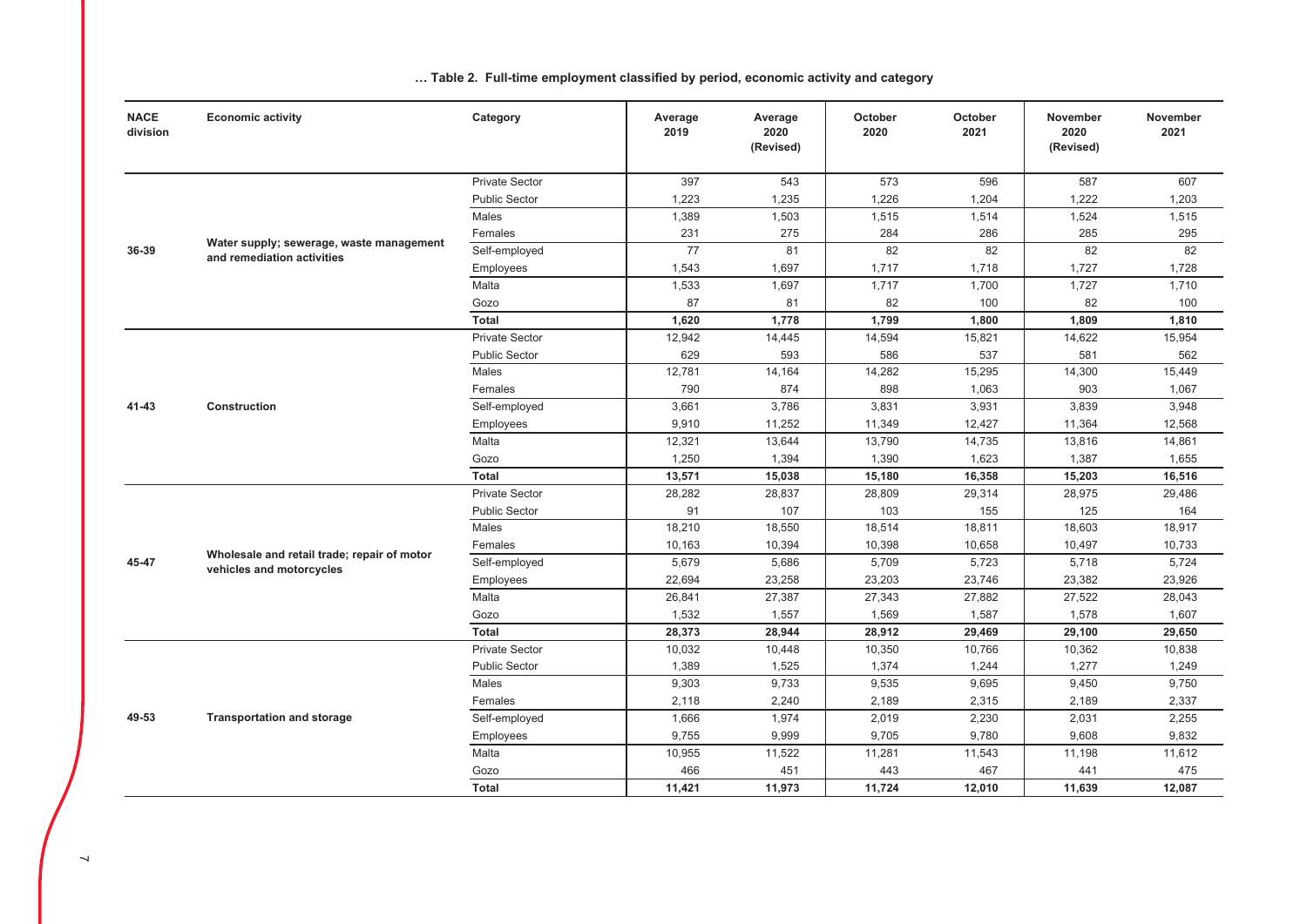| <b>NACE</b><br>division | <b>Economic activity</b>                         | Category              | Average<br>2019 | Average<br>2020<br>(Revised) | October<br>2020 | October<br>2021 | November<br>2020<br>(Revised) | November<br>2021 |
|-------------------------|--------------------------------------------------|-----------------------|-----------------|------------------------------|-----------------|-----------------|-------------------------------|------------------|
|                         |                                                  | <b>Private Sector</b> | 15,258          | 15,452                       | 14,785          | 15,688          | 14,651                        | 15,804           |
|                         |                                                  | <b>Public Sector</b>  |                 |                              |                 |                 |                               |                  |
|                         |                                                  | Males                 | 9,916           | 10,052                       | 9,645           | 10,263          | 9,566                         | 10,368           |
|                         |                                                  | Females               | 5,342           | 5,400                        | 5,140           | 5,425           | 5,085                         | 5,436            |
| 55-56                   | <b>Accommodation and food service activities</b> | Self-employed         | 1,725           | 1,868                        | 1,892           | 1,993           | 1,893                         | 1,991            |
|                         |                                                  | Employees             | 13,533          | 13,584                       | 12,893          | 13,695          | 12,758                        | 13,813           |
|                         |                                                  | Malta                 | 14,081          | 14,200                       | 13,561          | 14,382          | 13,431                        | 14,476           |
|                         |                                                  | Gozo                  | 1,177           | 1,252                        | 1,224           | 1,306           | 1,220                         | 1,328            |
|                         |                                                  | <b>Total</b>          | 15,258          | 15,452                       | 14,785          | 15,688          | 14,651                        | 15,804           |
|                         |                                                  | <b>Private Sector</b> | 7,382           | 7,598                        | 7,625           | 8,308           | 7,757                         | 8,325            |
|                         |                                                  | <b>Public Sector</b>  | 665             | 716                          | 723             | 718             | 721                           | 718              |
|                         |                                                  | Males                 | 5,784           | 5,981                        | 6,000           | 6,384           | 6,092                         | 6,383            |
|                         |                                                  | Females               | 2,263           | 2,333                        | 2,348           | 2,642           | 2,386                         | 2,660            |
| 58-63                   | Information and communication                    | Self-employed         | 586             | 670                          | 697             | 760             | 701                           | 769              |
|                         |                                                  | Employees             | 7,461           | 7,644                        | 7,651           | 8,266           | 7,777                         | 8,274            |
|                         |                                                  | Malta                 | 7,708           | 7,948                        | 7,962           | 8,617           | 8,097                         | 8,632            |
|                         |                                                  | Gozo                  | 339             | 366                          | 386             | 409             | 381                           | 411              |
|                         |                                                  | <b>Total</b>          | 8,047           | 8,314                        | 8,348           | 9,026           | 8,478                         | 9,043            |
|                         |                                                  | <b>Private Sector</b> | 10,371          | 11,355                       | 11,464          | 11,847          | 11,482                        | 11,969           |
|                         |                                                  | <b>Public Sector</b>  | 755             | 817                          | 837             | 869             | 840                           | 865              |
|                         |                                                  | Males                 | 5,336           | 6,006                        | 6,089           | 6,258           | 6,092                         | 6,323            |
|                         |                                                  | Females               | 5,790           | 6,166                        | 6,212           | 6,458           | 6,230                         | 6,511            |
| 64-66                   | <b>Financial and insurance activities</b>        | Self-employed         | 141             | 143                          | 143             | 156             | 145                           | 160              |
|                         |                                                  | Employees             | 10,985          | 12,029                       | 12,158          | 12,560          | 12,177                        | 12,674           |
|                         |                                                  | Malta                 | 10,710          | 11,727                       | 11,859          | 12,265          | 11,876                        | 12,381           |
|                         |                                                  | Gozo                  | 416             | 445                          | 442             | 451             | 446                           | 453              |
|                         |                                                  | <b>Total</b>          | 11,126          | 12,172                       | 12,301          | 12,716          | 12,322                        | 12,834           |
|                         |                                                  | <b>Private Sector</b> | 1,897           | 2,019                        | 2,067           | 2,206           | 2,068                         | 2,204            |
|                         |                                                  | <b>Public Sector</b>  | 165             | 163                          | 163             | 176             | 167                           | 176              |
|                         |                                                  | Males                 | 1,316           | 1,378                        | 1,400           | 1,499           | 1,403                         | 1,506            |
|                         |                                                  | Females               | 746             | 804                          | 830             | 883             | 832                           | 874              |
| 68                      | <b>Real estate activities</b>                    | Self-employed         | 887             | 966                          | 1,004           | 1,114           | 1,007                         | 1,116            |
|                         |                                                  | Employees             | 1,175           | 1,216                        | 1,226           | 1,268           | 1,228                         | 1,264            |
|                         |                                                  | Malta                 | 1,916           | 2,028                        | 2,067           | 2,220           | 2,084                         | 2,221            |
|                         |                                                  | Gozo                  | 146             | 154                          | 163             | 162             | 151                           | 159              |
|                         |                                                  | <b>Total</b>          | 2,062           | 2,182                        | 2.230           | 2,382           | 2.235                         | 2,380            |

 $\infty$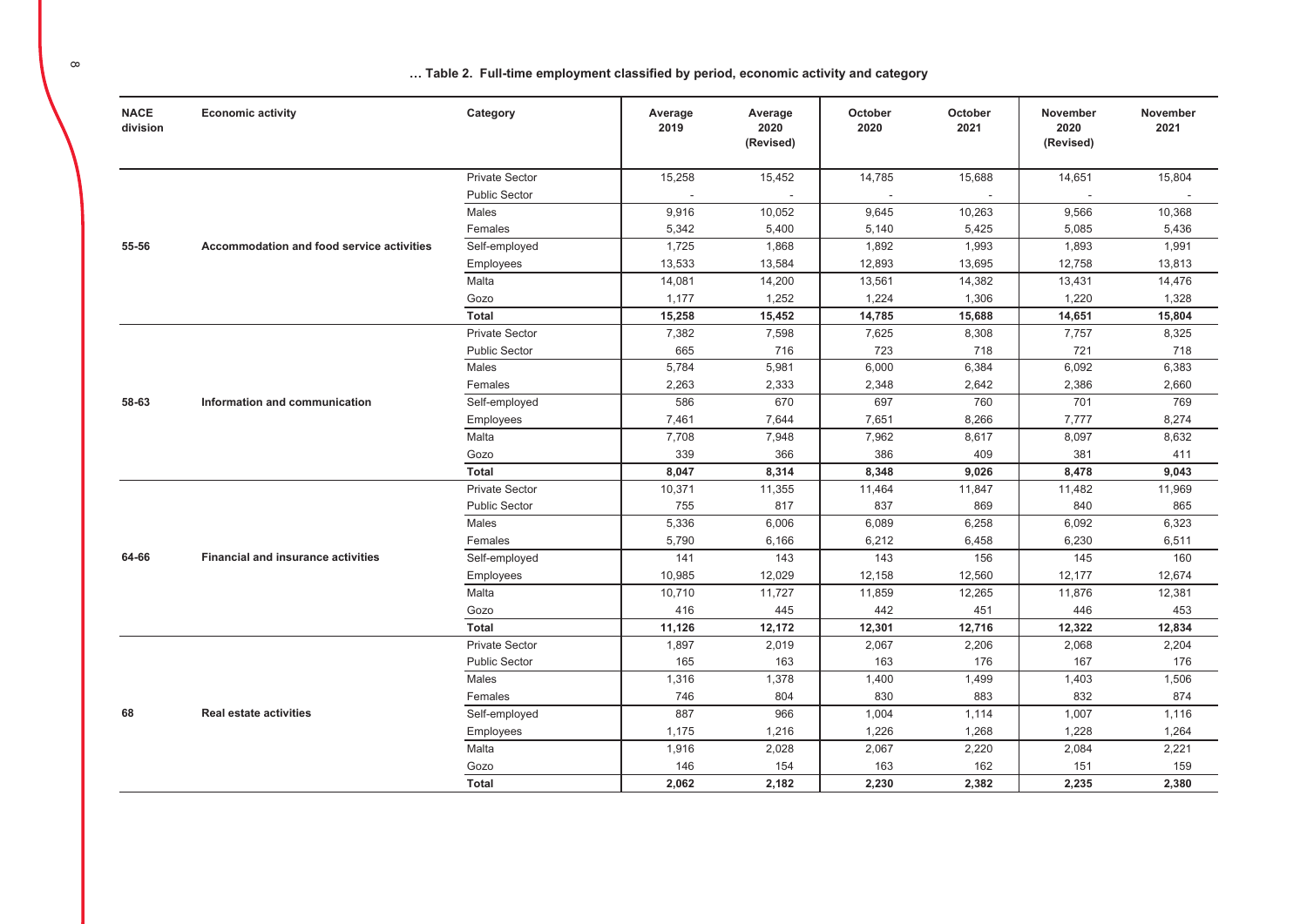| <b>NACE</b><br>division | <b>Economic activity</b>                          | Category              | Average<br>2019          | Average<br>2020<br>(Revised) | October<br>2020 | October<br>2021 | <b>November</b><br>2020<br>(Revised) | November<br>2021 |
|-------------------------|---------------------------------------------------|-----------------------|--------------------------|------------------------------|-----------------|-----------------|--------------------------------------|------------------|
|                         |                                                   | <b>Private Sector</b> | 15,716                   | 16,406                       | 16,472          | 17,539          | 16,543                               | 17,622           |
|                         |                                                   | <b>Public Sector</b>  | 176                      | 187                          | 189             | 204             | 189                                  | 215              |
|                         |                                                   | Males                 | 8,974                    | 9,410                        | 9,441           | 10,007          | 9,487                                | 10,076           |
|                         |                                                   | Females               | 6,918                    | 7,183                        | 7,220           | 7,736           | 7,245                                | 7,761            |
| 69-75                   | Professional, scientific and technical activities | Self-employed         | 2,478                    | 2,637                        | 2,693           | 2,880           | 2,718                                | 2,894            |
|                         |                                                   | Employees             | 13,414                   | 13,956                       | 13,968          | 14,863          | 14,014                               | 14,943           |
|                         |                                                   | Malta                 | 15,325                   | 16,024                       | 16,076          | 17,084          | 16,145                               | 17,174           |
|                         |                                                   | Gozo                  | 567                      | 569                          | 585             | 659             | 587                                  | 663              |
|                         |                                                   | <b>Total</b>          | 15,892                   | 16,593                       | 16,661          | 17,743          | 16,732                               | 17,837           |
|                         |                                                   | <b>Private Sector</b> | 18,921                   | 20,789                       | 20,849          | 20,434          | 20,881                               | 20,787           |
|                         |                                                   | <b>Public Sector</b>  | 3,023                    | 3,016                        | 3,004           | 2,991           | 3,037                                | 2,986            |
|                         |                                                   | Males                 | 13,171                   | 14,157                       | 14,208          | 14,020          | 14,235                               | 14,206           |
|                         |                                                   | Females               | 8,773                    | 9,648                        | 9,645           | 9,405           | 9,683                                | 9,567            |
| 77-82                   | Administrative and support service activities     | Self-employed         | 1,257                    | 1,336                        | 1,364           | 1,408           | 1,367                                | 1,411            |
|                         |                                                   | Employees             | 20,687                   | 22,469                       | 22,489          | 22,017          | 22,551                               | 22,362           |
|                         |                                                   | Malta                 | 20,729                   | 22,383                       | 22,369          | 21,827          | 22,414                               | 22,166           |
|                         |                                                   | Gozo                  | 1,215                    | 1,422                        | 1,484           | 1,598           | 1,504                                | 1,607            |
|                         |                                                   | <b>Total</b>          | 21,944                   | 23,805                       | 23,853          | 23,425          | 23,918                               | 23,773           |
|                         |                                                   | <b>Private Sector</b> | ÷,                       | $\sim$                       |                 | $\sim$          |                                      |                  |
|                         |                                                   | <b>Public Sector</b>  | 16,286                   | 16,291                       | 16,740          | 17,110          | 16,899                               | 17,220           |
|                         |                                                   | Males                 | 10,417                   | 10,278                       | 10,612          | 10,637          | 10,711                               | 10,733           |
|                         | Public administration and defence; compulsory     | Females               | 5,869                    | 6,013                        | 6,128           | 6,473           | 6,188                                | 6,487            |
| 84                      | social security                                   | Self-employed         | $\overline{\phantom{a}}$ |                              |                 | $\sim$          |                                      |                  |
|                         |                                                   | Employees             | 16,286                   | 16,291                       | 16,740          | 17,110          | 16,899                               | 17,220           |
|                         |                                                   | Malta                 | 15,186                   | 15,162                       | 15,582          | 15,902          | 15,742                               | 16,011           |
|                         |                                                   | Gozo                  | 1,100                    | 1,129                        | 1,158           | 1,208           | 1,157                                | 1,209            |
|                         |                                                   | <b>Total</b>          | 16,286                   | 16,291                       | 16,740          | 17,110          | 16,899                               | 17,220           |
|                         |                                                   | <b>Private Sector</b> | 6,108                    | 6,352                        | 6,386           | 6,624           | 6,418                                | 6,671            |
|                         |                                                   | <b>Public Sector</b>  | 11,746                   | 12,008                       | 12,123          | 12,342          | 12,215                               | 12,367           |
|                         |                                                   | Males                 | 5,152                    | 5,263                        | 5,306           | 5,372           | 5,346                                | 5,381            |
|                         |                                                   | Females               | 12,702                   | 13,097                       | 13,203          | 13,594          | 13,287                               | 13,657           |
| 85                      | <b>Education</b>                                  | Self-employed         | 445                      | 485                          | 497             | 523             | 504                                  | 526              |
|                         |                                                   | Employees             | 17,409                   | 17,875                       | 18,012          | 18,443          | 18,129                               | 18,512           |
|                         |                                                   | Malta                 | 16,473                   | 16,960                       | 17,096          | 17,535          | 17,221                               | 17,609           |
|                         |                                                   | Gozo                  | 1,381                    | 1,400                        | 1,413           | 1,431           | 1,412                                | 1,429            |
|                         |                                                   | Total                 | 17,854                   | 18,360                       | 18,509          | 18,966          | 18,633                               | 19,038           |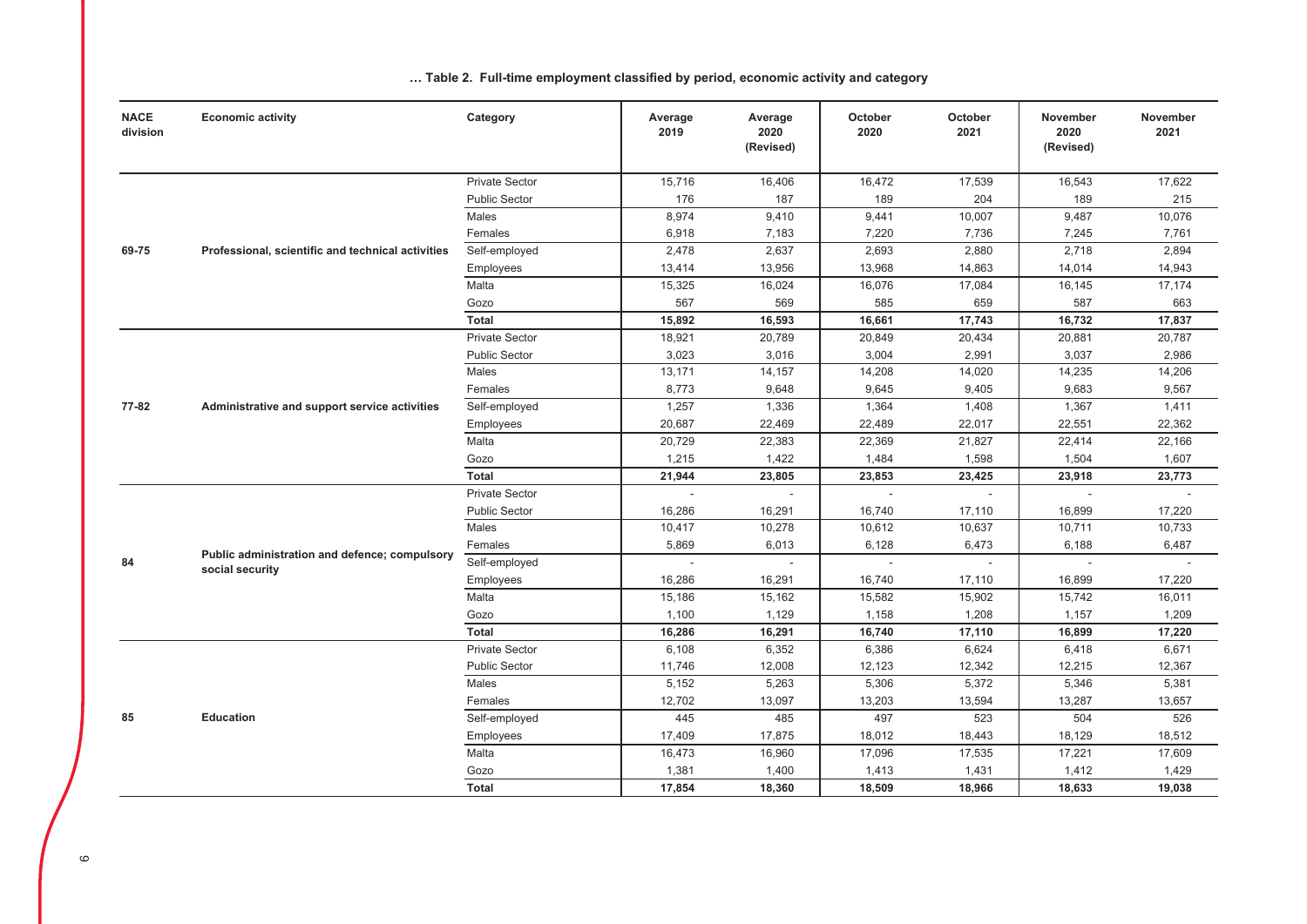| <b>NACE</b><br>division | <b>Economic activity</b>                       | Category              | Average<br>2019 | Average<br>2020<br>(Revised) | October<br>2020 | October<br>2021 | November<br>2020<br>(Revised) | November<br>2021 |
|-------------------------|------------------------------------------------|-----------------------|-----------------|------------------------------|-----------------|-----------------|-------------------------------|------------------|
|                         |                                                | <b>Private Sector</b> | 7.303           | 8.027                        | 8.342           | 8,929           | 8,410                         | 9.038            |
|                         |                                                | <b>Public Sector</b>  | 10,911          | 11,493                       | 11.639          | 12,039          | 11,652                        | 12.042           |
|                         |                                                | Males                 | 6,338           | 6,709                        | 6,820           | 7,105           | 6,835                         | 7,140            |
|                         |                                                | Females               | 11,876          | 12,811                       | 13,161          | 13,863          | 13,227                        | 13,940           |
| 86-88                   | Human health and social work activities        | Self-employed         | 525             | 567                          | 577             | 598             | 579                           | 609              |
|                         |                                                | Employees             | 17.689          | 18,953                       | 19,404          | 20,370          | 19,483                        | 20,471           |
|                         |                                                | Malta                 | 16,981          | 18,227                       | 18,675          | 19,637          | 18,753                        | 19,733           |
|                         |                                                | Gozo                  | 1,233           | 1,293                        | 1,306           | 1,331           | 1,309                         | 1,347            |
|                         |                                                | <b>Total</b>          | 18,214          | 19,520                       | 19,981          | 20,968          | 20,062                        | 21,080           |
|                         |                                                | <b>Private Sector</b> | 10,095          | 10,106                       | 10,274          | 11,307          | 10,401                        | 11,398           |
|                         |                                                | <b>Public Sector</b>  | 715             | 754                          | 778             | 812             | 779                           | 818              |
|                         |                                                | Males                 | 6,842           | 6,773                        | 6,857           | 7,403           | 6,901                         | 7,442            |
|                         |                                                | Females               | 3,968           | 4,087                        | 4,195           | 4,716           | 4,279                         | 4,774            |
| 90-93                   | Arts, entertainment and recreation             | Self-employed         | 806             | 907                          | 923             | 969             | 926                           | 984              |
|                         |                                                | Employees             | 10,004          | 9,953                        | 10,129          | 11,150          | 10,254                        | 11,232           |
|                         |                                                | Malta                 | 10,512          | 10,532                       | 10,710          | 11,753          | 10,840                        | 11,853           |
|                         |                                                | Gozo                  | 298             | 328                          | 342             | 366             | 340                           | 363              |
|                         |                                                | <b>Total</b>          | 10,810          | 10,860                       | 11,052          | 12,119          | 11,180                        | 12,216           |
|                         |                                                | <b>Private Sector</b> | 4,736           | 5,039                        | 5,024           | 5,309           | 5,033                         | 5,335            |
|                         |                                                | <b>Public Sector</b>  | 19              | 22                           | 18              | 23              | 45                            | 22               |
|                         |                                                | Males                 | 2,051           | 2,197                        | 2,203           | 2,318           | 2,211                         | 2,319            |
|                         |                                                | Females               | 2,704           | 2,864                        | 2,839           | 3,014           | 2,867                         | 3,038            |
| 94-96                   | Other service activities                       | Self-employed         | 2,351           | 2,554                        | 2,608           | 2,710           | 2,606                         | 2,714            |
|                         |                                                | Employees             | 2,404           | 2,507                        | 2,434           | 2,622           | 2,472                         | 2,643            |
|                         |                                                | Malta                 | 4,514           | 4,806                        | 4,781           | 5,064           | 4,815                         | 5,091            |
|                         |                                                | Gozo                  | 241             | 255                          | 261             | 268             | 263                           | 266              |
|                         |                                                | <b>Total</b>          | 4,755           | 5,061                        | 5,042           | 5,332           | 5,078                         | 5,357            |
|                         |                                                | <b>Private Sector</b> | 360             | 371                          | 379             | 395             | 384                           | 417              |
|                         |                                                | <b>Public Sector</b>  | $\blacksquare$  |                              |                 |                 |                               |                  |
|                         |                                                | Males                 | 44              | 47                           | 47              | 44              | 48                            | 48               |
|                         | Activities of households as employers;         | Females               | 316             | 324                          | 332             | 351             | 336                           | 369              |
| 97-98                   | undifferentiated goods- and services-producing | Self-employed         | 5               | 6                            | $\overline{7}$  | $\overline{7}$  | 6                             | $\overline{7}$   |
|                         | activities of households for own use           | Employees             | 355             | 365                          | 372             | 388             | 378                           | 410              |
|                         |                                                | Malta                 | 341             | 352                          | 359             | 370             | 363                           | 391              |
|                         |                                                | Gozo                  | 19              | 19                           | 20              | 25              | 21                            | 26               |
|                         |                                                | <b>Total</b>          | 360             | 371                          | 379             | 395             | 384                           | 417              |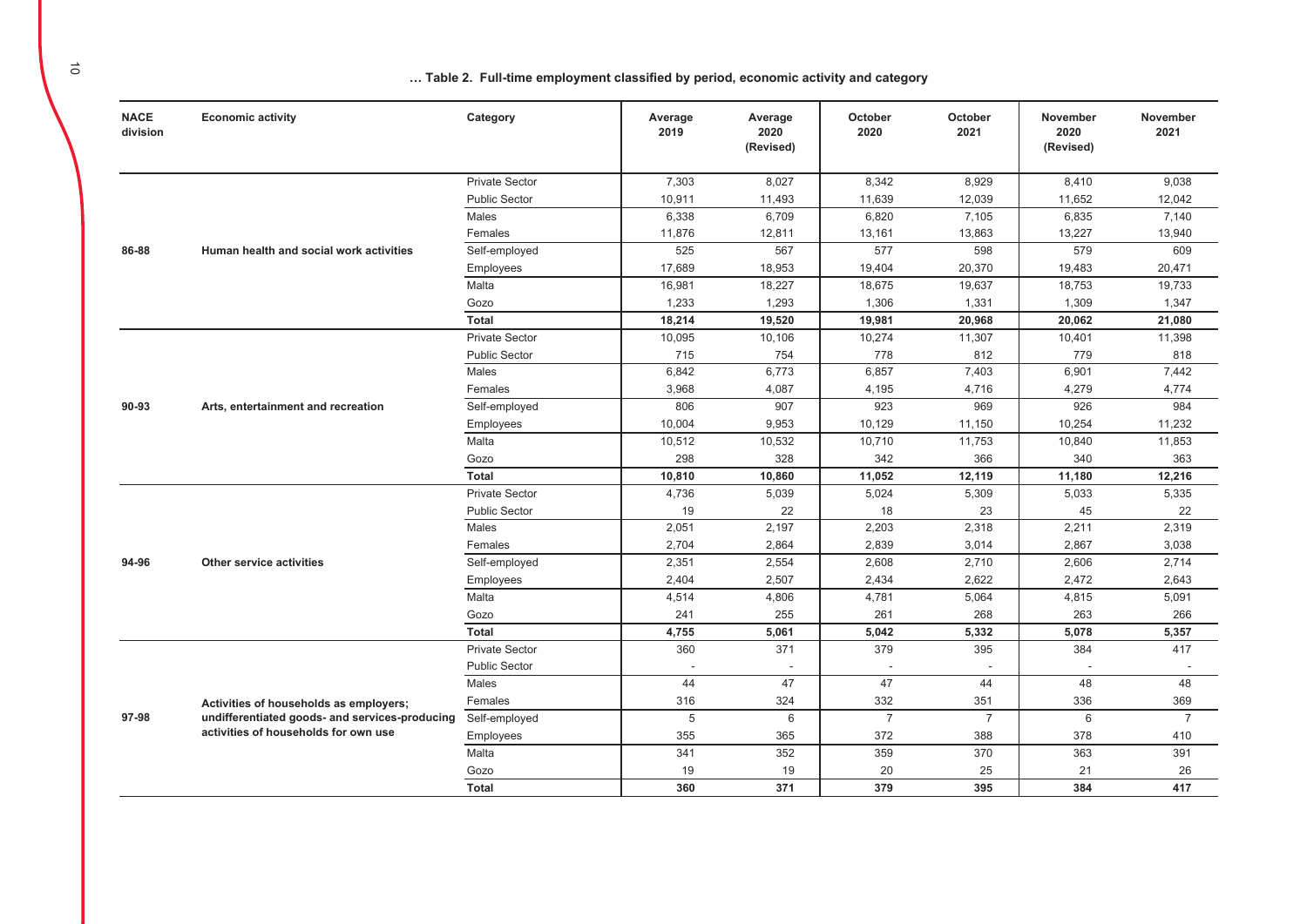| <b>NACE</b><br>division | <b>Economic activity</b>                                   | Category              | Average<br>2019          | Average<br>2020<br>(Revised) | October<br>2020 | October<br>2021          | <b>November</b><br>2020<br>(Revised) | <b>November</b><br>2021 |
|-------------------------|------------------------------------------------------------|-----------------------|--------------------------|------------------------------|-----------------|--------------------------|--------------------------------------|-------------------------|
|                         |                                                            | Private Sector        | 230                      | 230                          | 239             | 254                      | 244                                  | 257                     |
|                         |                                                            | <b>Public Sector</b>  | $\overline{\phantom{a}}$ | ۰                            |                 | $\overline{\phantom{a}}$ |                                      |                         |
|                         |                                                            | Males                 | 141                      | 147                          | 154             | 163                      | 156                                  | 168                     |
|                         |                                                            | Females               | 89                       | 83                           | 85              | 91                       | 88                                   | 89                      |
| 99                      | Activities of extraterritorial organisations<br>and bodies | Self-employed         |                          | $\overline{1}$               | $\overline{1}$  | $\overline{A}$           |                                      |                         |
|                         |                                                            | Employees             | 229                      | 229                          | 238             | 253                      | 243                                  | 256                     |
|                         |                                                            | Malta                 | 228                      | 229                          | 237             | 252                      | 242                                  | 255                     |
|                         |                                                            | Gozo                  | $\overline{2}$           |                              | $\overline{2}$  | 2                        | $\overline{2}$                       | 2                       |
|                         |                                                            | <b>Total</b>          | 230                      | 230                          | 239             | 254                      | 244                                  | 257                     |
|                         |                                                            | <b>Private Sector</b> | 174,627                  | 182,788                      | 182,843         | 190,086                  | 183,469                              | 191,618                 |
|                         |                                                            | <b>Public Sector</b>  | 48,709                   | 49,850                       | 50,432          | 51,518                   | 50,702                               | $51,718^1$              |
|                         |                                                            | <b>Males</b>          | 136,373                  | 141,760                      | 141,978         | 146,349                  | 142,355                              | 147,396                 |
|                         | <b>Total Gainfully Occupied</b>                            | <b>Females</b>        | 86,963                   | 90,878                       | 91,297          | 95,255                   | 91,816                               | 95,940                  |
| 01-99                   | (including apprentices)                                    | Self-employed         | 25,481                   | 26,922                       | 27,335          | 28,414                   | 27,419                               | 28,534                  |
|                         |                                                            | <b>Employees</b>      | 197,855                  | 205,716                      | 205,940         | 213,190                  | 206,752                              | 214,802                 |
|                         |                                                            | <b>Malta</b>          | 210,195                  | 218,847                      | 219,358         | 226,913                  | 220,232                              | 228,513                 |
|                         |                                                            | Gozo                  | 13,141                   | 13,791                       | 13,917          | 14,691                   | 13,939                               | 14,823                  |
|                         |                                                            | Total                 | 223,336                  | 232,638                      | 233,275         | 241,604                  | 234,171                              | 243,336                 |

<sup>1</sup> Public sector employment for November 2021 stood at 51,718 while the full-time equivalent (FTE) was calculated at 48,215. Refer to methodological note 5.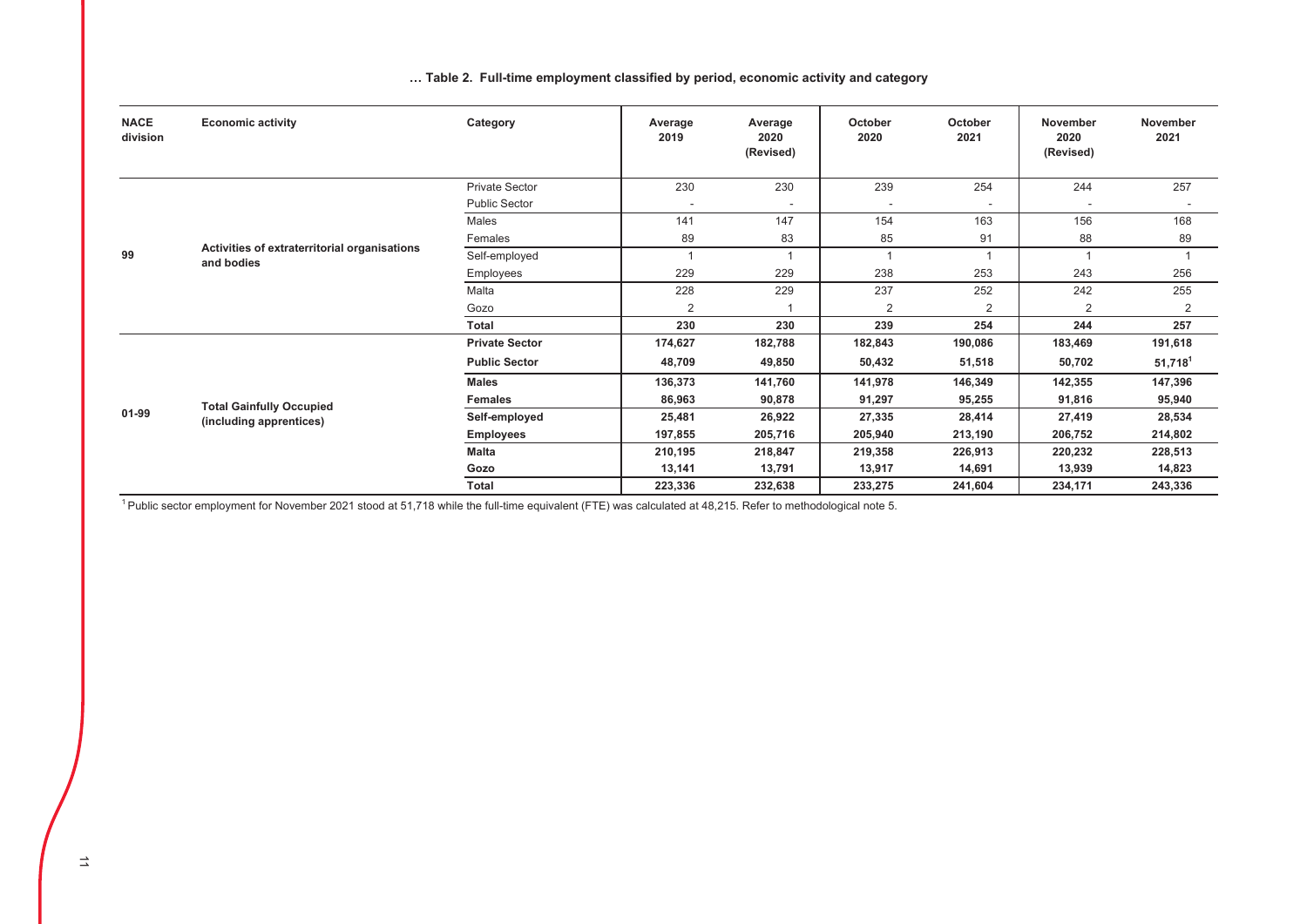|  | Table 3. Part-time employment classified by period and economic activity |  |  |
|--|--------------------------------------------------------------------------|--|--|
|--|--------------------------------------------------------------------------|--|--|

| <b>NACE</b><br>division | <b>Economic activity</b>                                                                                                           | Average<br>2019          | Average<br>2020<br>(Revised) | October<br>2020 | October<br>2021 | November<br>2020<br>(Revised) | November<br>2021 |
|-------------------------|------------------------------------------------------------------------------------------------------------------------------------|--------------------------|------------------------------|-----------------|-----------------|-------------------------------|------------------|
| 01-03                   | Agriculture, forestry and fishing                                                                                                  | 2,646                    | 2,884                        | 2,971           | 3,181           | 2,988                         | 3,197            |
| 01                      | Crop and animal production, hunting and related service<br>activities                                                              | 2,029                    | 2,258                        | 2,336           | 2,557           | 2,355                         | 2,574            |
| 02                      | Forestry and logging                                                                                                               | $\overline{\phantom{a}}$ | $\sim$                       |                 |                 |                               | $\mathbf{1}$     |
| 03                      | Fishing and aquaculture                                                                                                            | 617                      | 626                          | 635             | 624             | 633                           | 622              |
| 05-09                   | Mining and quarrying                                                                                                               | 39                       | 44                           | 42              | 42              | 42                            | 43               |
| 05                      | Mining of coal and lignite                                                                                                         |                          | $\overline{a}$               |                 |                 |                               |                  |
| 06                      | Extraction of crude petroleum and natural gas                                                                                      |                          | $\blacksquare$               |                 | $\overline{a}$  |                               |                  |
| 07                      | Mining of metal ores                                                                                                               | $\blacksquare$           | $\sim$                       |                 | $\blacksquare$  |                               |                  |
| 08                      | Other mining and quarrying                                                                                                         | 32                       | 33                           | 32              | 32              | 33                            | 33               |
| 09                      | Mining support service activities                                                                                                  | 7                        | 11                           | 10              | 10              | 9                             | 10               |
| 10-33                   | Manufacturing                                                                                                                      | 3,127                    | 3,100                        | 3,108           | 3,423           | 3,112                         | 3,450            |
| 10                      | Manufacture of food products                                                                                                       | 737                      | 719                          | 736             | 736             | 737                           | 745              |
| 11                      | Manufacture of beverages                                                                                                           | 81                       | 79                           | 82              | 90              | 81                            | 89               |
| 12                      | Manufacture of tobacco products                                                                                                    | 1                        | $\mathbf{1}$                 | $\mathbf{1}$    | $\mathbf 1$     | $\mathbf{1}$                  | $\mathbf{1}$     |
| 13                      | Manufacture of textiles                                                                                                            | 72                       | 73                           | 73              | 90              | 74                            | 93               |
| 14                      | Manufacture of wearing apparel                                                                                                     | 73                       | 77                           | 80              | 90              | 81                            | 88               |
| 15                      | Manufacture of leather and related products                                                                                        | $\overline{4}$           | 3                            | 3               | 5               | 3                             | 5                |
| 16                      | Manufacture of wood and of products of wood and cork, except<br>furniture; manufacture of articles of straw and plaiting materials | 76                       | 77                           | 79              | 93              | 82                            | 92               |
| 17                      | Manufacture of paper and paper products                                                                                            | 33                       | 34                           | 37              | 38              | 37                            | 38               |
| 18                      | Printing and reproduction of recorded media                                                                                        | 192                      | 200                          | 204             | 215             | 202                           | 217              |
| 19                      | Manufacture of coke and refined petroleum products                                                                                 | $\mathbf{1}$             | $\mathbf{1}$                 | $\mathbf{1}$    | 1               | $\mathbf{1}$                  | $\mathbf{1}$     |
| 20                      | Manufacture of chemicals and chemical products                                                                                     | 49                       | 51                           | 53              | 62              | 53                            | 60               |
| 21                      | Manufacture of basic pharmaceutical products and<br>pharmaceutical preparations                                                    | 54                       | 69                           | 69              | 70              | 69                            | 75               |
| 22                      | Manufacture of rubber and plastic products                                                                                         | 105                      | 92                           | 95              | 177             | 93                            | 177              |
| 23                      | Manufacture of other non-metallic mineral products                                                                                 | 168                      | 163                          | 160             | 163             | 159                           | 165              |
| 24                      | Manufacture of basic metals                                                                                                        | 81                       | 81                           | 88              | 97              | 87                            | 95               |
| 25                      | Manufacture of fabricated metal products, except machinery<br>and equipment                                                        | 235                      | 225                          | 229             | 243             | 228                           | 245              |
| 26                      | Manufacture of computer, electronic and optical products                                                                           | 71                       | 68                           | 63              | 57              | 64                            | 58               |
| 27                      | Manufacture of electrical equipment                                                                                                | 99                       | 97                           | 89              | 97              | 89                            | 96               |
| 28                      | Manufacture of machinery and equipment n.e.c.                                                                                      | 50                       | 51                           | 54              | 62              | 55                            | 62               |
| 29                      | Manufacture of motor vehicles, trailers and semi-trailers                                                                          | 110                      | 104                          | 97              | 82              | 96                            | 80               |
| 30                      | Manufacture of other transport equipment                                                                                           | 95                       | 100                          | 82              | 109             | 84                            | 110              |
| 31                      | Manufacture of furniture                                                                                                           | 328                      | 309                          | 302             | 298             | 304                           | 296              |
| 32                      | Other manufacturing                                                                                                                | 166                      | 172                          | 175             | 272             | 176                           | 282              |
| 33                      | Repair and installation of machinery and equipment                                                                                 | 246                      | 254                          | 256             | 275             | 256                           | 280              |
| 35                      | Electricity, gas, steam and air conditioning supply                                                                                | 7                        | 7                            | 9               | 8               | 9                             | 6                |
| 36-39                   | Water supply; sewerage, waste management and<br>remediation activities                                                             | 143                      | 149                          | 136             | 136             | 134                           | 137              |
| 36                      | Water collection, treatment and supply                                                                                             | 37                       | 40                           | 26              | 28              | 26                            | 27               |
| 37                      | Sewerage                                                                                                                           | 4                        | 3                            | 3               | 3               | 3                             | 3                |
| 38                      | Waste collection, treatment and disposal activities; materials<br>recovery                                                         | 96                       | 100                          | 100             | 98              | 99                            | 100              |
| 39                      | Remediation activities and other waste management services                                                                         | 6                        | 6                            | $\overline{7}$  | 7               | 6                             | 7                |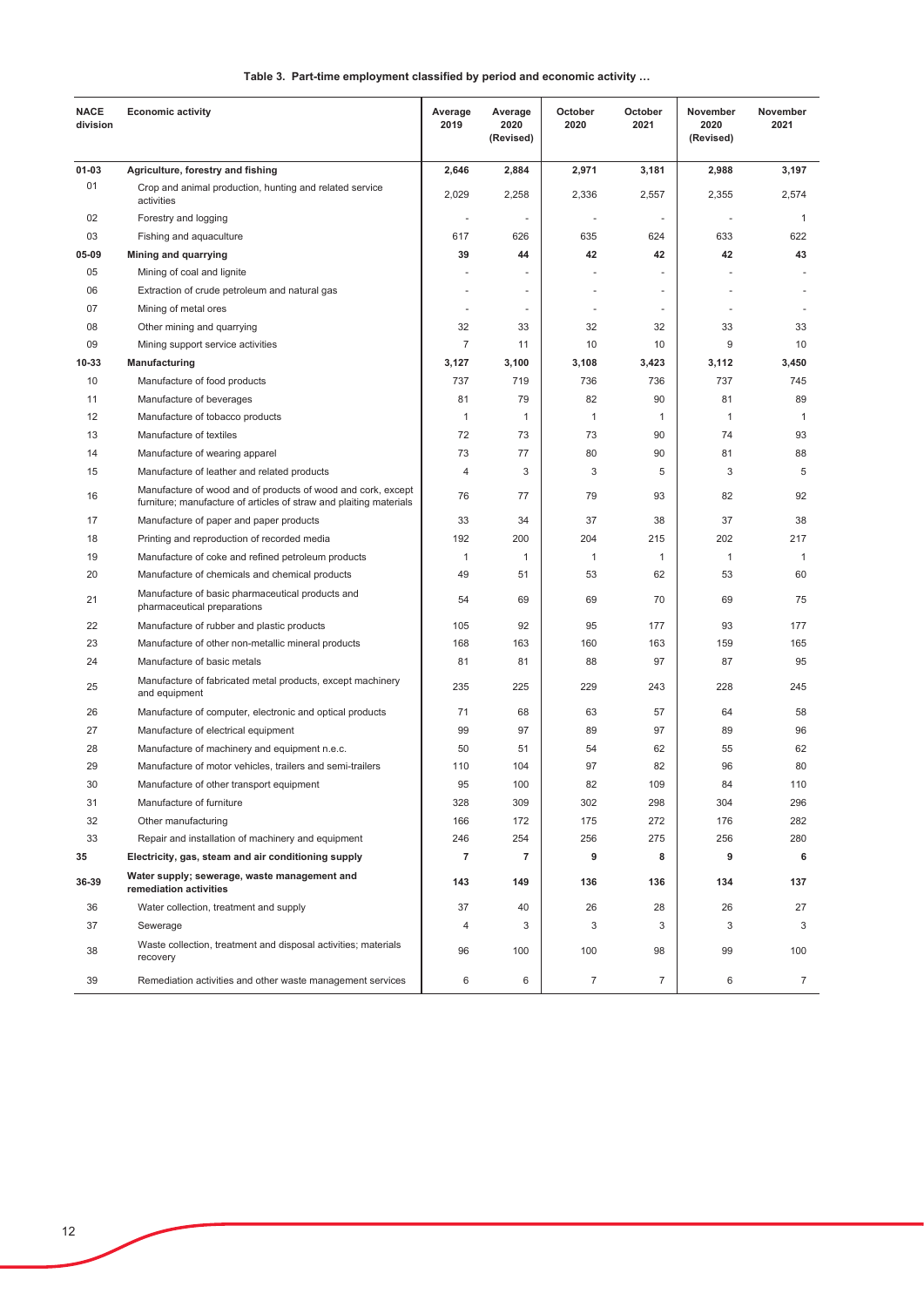#### ... Table 3. Part-time employment classified by period and economic activity

| <b>NACE</b><br>division | <b>Economic activity</b>                                                                                      | Average<br>2019 | Average<br>2020<br>(Revised) | October<br>2020 | October<br>2021 | November<br>2020<br>(Revised) | November<br>2021 |
|-------------------------|---------------------------------------------------------------------------------------------------------------|-----------------|------------------------------|-----------------|-----------------|-------------------------------|------------------|
| 41-43                   | Construction                                                                                                  | 2,034           | 2,233                        | 2,300           | 2,566           | 2,314                         | 2,582            |
| 41                      | Construction of buildings                                                                                     | 504             | 548                          | 571             | 613             | 569                           | 618              |
| 42                      | Civil engineering                                                                                             | 102             | 105                          | 109             | 119             | 109                           | 117              |
| 43                      | Specialised construction activities                                                                           | 1,428           | 1,580                        | 1,620           | 1,834           | 1,636                         | 1,847            |
| 45-47                   | Wholesale and retail trade; repair of motor vehicles and<br>motorcycles                                       | 10,687          | 10,387                       | 10,331          | 10,898          | 10,467                        | 11,053           |
| 45                      | Wholesale and retail trade and repair of motor vehicles<br>and motorcycles                                    | 710             | 743                          | 751             | 773             | 753                           | 780              |
| 46                      | Wholesale trade, except of motor vehicles and motorcycles                                                     | 2,567           | 2,518                        | 2,514           | 2,687           | 2,549                         | 2,741            |
| 47                      | Retail trade, except of motor vehicles and motorcycles                                                        | 7,410           | 7,126                        | 7,066           | 7,438           | 7,165                         | 7,532            |
| 49-53                   | <b>Transportation and storage</b>                                                                             | 3,123           | 3,025                        | 3,058           | 3,812           | 3,059                         | 3,828            |
| 49                      | Land transport and transport via pipelines                                                                    | 1,901           | 1,799                        | 1,790           | 2,125           | 1,772                         | 2,165            |
| 50                      | Water transport                                                                                               | 162             | 159                          | 156             | 174             | 155                           | 169              |
| 51                      | Air transport                                                                                                 | 423             | 367                          | 346             | 273             | 340                           | 219              |
| 52                      | Warehousing and support activities for transportation                                                         | 485             | 467                          | 482             | 627             | 489                           | 623              |
| 53                      | Postal and courier activities                                                                                 | 152             | 233                          | 284             | 613             | 303                           | 652              |
| 55-56                   | <b>Accommodation and food service activities</b>                                                              | 7,966           | 7,196                        | 6,998           | 7,671           | 6,950                         | 7,739            |
| 55                      | Accommodation                                                                                                 | 2,360           | 1,888                        | 1,709           | 1,993           | 1,669                         | 2,007            |
| 56                      | Food and beverage service activities                                                                          | 5,606           | 5,308                        | 5,289           | 5,678           | 5,281                         | 5,732            |
| 58-63                   | Information and communication                                                                                 | 1,818           | 1,935                        | 1,964           | 2,225           | 2,041                         | 2,228            |
| 58                      | Publishing activities                                                                                         | 231             | 240                          | 240             | 263             | 248                           | 269              |
| 59                      | Motion picture, video and television programme production,<br>sound recording and music publishing activities | 282             | 284                          | 272             | 349             | 314                           | 330              |
| 60                      | Programming and broadcasting activities                                                                       | 191             | 201                          | 204             | 203             | 206                           | 210              |
| 61                      | Telecommunications                                                                                            | 202             | 196                          | 199             | 169             | 210                           | 171              |
| 62                      | Computer programming, consultancy and related activities                                                      | 797             | 876                          | 904             | 1,030           | 915                           | 1,041            |
| 63                      | Information service activities                                                                                | 115             | 138                          | 145             | 211             | 148                           | 207              |
| 64-66                   | <b>Financial and insurance activities</b>                                                                     | 1,238           | 1,253                        | 1,249           | 1,375           | 1,278                         | 1,352            |
| 64                      | Financial service activities, except insurance and pension<br>funding                                         | 702             | 677                          | 683             | 806             | 701                           | 781              |
| 65                      | Insurance, reinsurance and pension funding, except compulsory<br>social security                              | 228             | 225                          | 221             | 207             | 223                           | 206              |
| 66                      | Activities auxiliary to financial services and insurance activities                                           | 308             | 351                          | 345             | 362             | 354                           | 365              |
| 68                      | <b>Real estate activities</b>                                                                                 | 995             | 1,154                        | 1,190           | 1,398           | 1,206                         | 1,435            |
| 69-75                   | Professional, scientific and technical activities                                                             | 5,796           | 6,073                        | 6,083           | 7,096           | 6,130                         | 7,129            |
| 69                      | Legal and accounting activities                                                                               | 1,489           | 1,564                        | 1,547           | 1,782           | 1,516                         | 1,718            |
| 70                      | Activities of head offices; management consultancy activities                                                 | 1,990           | 1,997                        | 1,950           | 2,357           | 1,987                         | 2,390            |
| 71                      | Architectural and engineering activities; technical testing and<br>analysis                                   | 776             | 859                          | 878             | 986             | 885                           | 1,002            |
| 72                      | Scientific research and development                                                                           | 50              | 59                           | 59              | 70              | 62                            | 72               |
| 73                      | Advertising and market research                                                                               | 594             | 578                          | 579             | 696             | 593                           | 703              |
| 74                      | Other professional, scientific and technical activities                                                       | 852             | 964                          | 1,015           | 1,139           | 1,032                         | 1,172            |
| 75                      | Veterinary activities                                                                                         | 45              | 52                           | 55              | 66              | 55                            | 72               |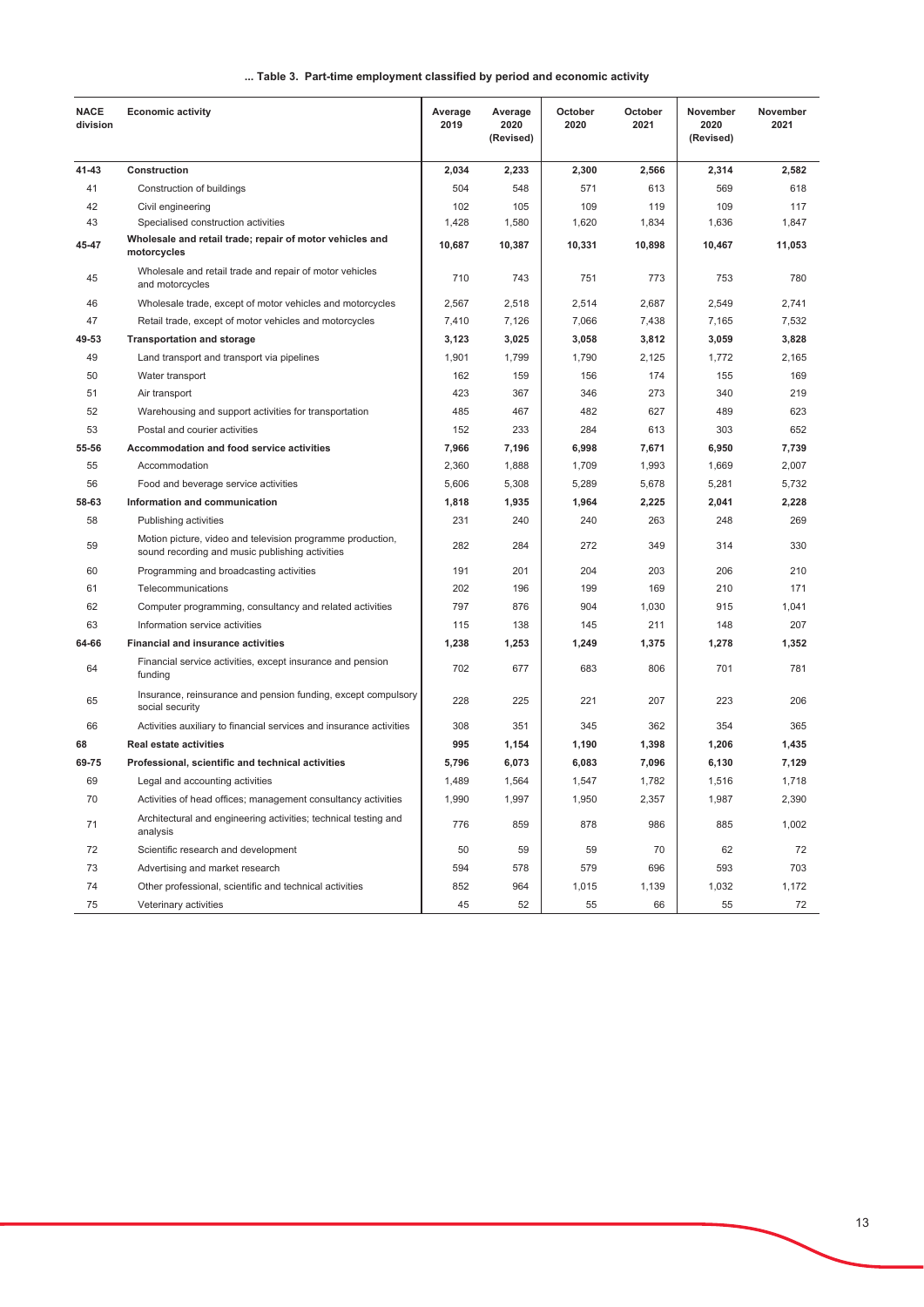#### ... Table 3. Part-time employment classified by period and economic activity

| <b>NACE</b><br>division | <b>Economic activity</b>                                                                                                         | Average<br>2019 | Average<br>2020<br>(Revised) | October<br>2020 | October<br>2021 | November<br>2020<br>(Revised) | November<br>2021 |
|-------------------------|----------------------------------------------------------------------------------------------------------------------------------|-----------------|------------------------------|-----------------|-----------------|-------------------------------|------------------|
| 77-82                   | Administrative and support service activities                                                                                    | 5,266           | 5,266                        | 5,315           | 5,900           | 5,446                         | 6,044            |
| 77                      | Rental and leasing activities                                                                                                    | 599             | 556                          | 544             | 570             | 535                           | 571              |
| 78                      | <b>Employment activities</b>                                                                                                     | 638             | 619                          | 606             | 699             | 624                           | 727              |
| 79                      | Travel agency, tour operator and other reservation service and<br>related activities                                             | 609             | 576                          | 551             | 581             | 544                           | 591              |
| 80                      | Security and investigation activities                                                                                            | 1,251           | 1,232                        | 1,243           | 1,343           | 1,262                         | 1,352            |
| 81                      | Services to buildings and landscape activities                                                                                   | 1,073           | 998                          | 998             | 1,090           | 1,006                         | 1,107            |
| 82                      | Office administrative, office support and other business support<br>activities                                                   | 1,096           | 1,285                        | 1,373           | 1,617           | 1,475                         | 1,696            |
| 84                      | Public administration and defence; compulsory social<br>security                                                                 | 2,976           | 3,124                        | 3,002           | 3,107           | 2,997                         | 3,095            |
| 85                      | <b>Education</b>                                                                                                                 | 5,555           | 5,513                        | 5,408           | 5,724           | 5.465                         | 5.746            |
| 86-88                   | Human health and social work activities                                                                                          | 3,536           | 3,584                        | 3,584           | 3,688           | 3,587                         | 3,715            |
| 86                      | Human health activities                                                                                                          | 1,269           | 1,363                        | 1,456           | 1,592           | 1,479                         | 1,603            |
| 87                      | Residential care activities                                                                                                      | 1,392           | 1,352                        | 1,281           | 1,219           | 1,261                         | 1,233            |
| 88                      | Social work activities without accommodation                                                                                     | 875             | 869                          | 847             | 877             | 847                           | 879              |
| 90-93                   | Arts, entertainment and recreation                                                                                               | 3,149           | 3,165                        | 3,133           | 3,404           | 3,143                         | 3.432            |
| 90                      | Creative, arts and entertainment activities                                                                                      | 1,124           | 1,272                        | 1,293           | 1,451           | 1,299                         | 1,467            |
| 91                      | Libraries, archives, museums and other cultural activities                                                                       | 116             | 104                          | 101             | 105             | 98                            | 106              |
| 92                      | Gambling and betting activities                                                                                                  | 552             | 517                          | 505             | 517             | 505                           | 523              |
| 93                      | Sports activities and amusement and recreation activities                                                                        | 1,357           | 1,272                        | 1,234           | 1,331           | 1,241                         | 1,336            |
| 94-96                   | Other service activities                                                                                                         | 2,644           | 2,835                        | 2,865           | 3,149           | 2,875                         | 3,179            |
| 94                      | Activities of membership organisations                                                                                           | 555             | 563                          | 549             | 576             | 543                           | 591              |
| 95                      | Repair of computers and personal and household goods                                                                             | 187             | 206                          | 214             | 239             | 219                           | 241              |
| 96                      | Other personal service activities                                                                                                | 1,902           | 2,066                        | 2,102           | 2,334           | 2,113                         | 2,347            |
| 97-98                   | Activities of households as employers; undifferentiated<br>goods- and services-producing activities of households for<br>own use | 40              | 40                           | 40              | 43              | 42                            | 43               |
| 97                      | Activities of households as employers of domestic personnel                                                                      | 37              | 35                           | 35              | 39              | 37                            | 39               |
| 98                      | Undifferentiated goods- and services-producing activities of<br>private households for own use                                   | 3               | 5                            | 5               | $\overline{4}$  | 5                             | 4                |
| 99                      | Activities of extraterritorial organisations and bodies                                                                          | 13              | 14                           | 14              | 12              | 15                            | 11               |
| 01-99                   | Total                                                                                                                            | 62,798          | 62,981                       | 62,800          | 68,858          | 63,300                        | 69,444           |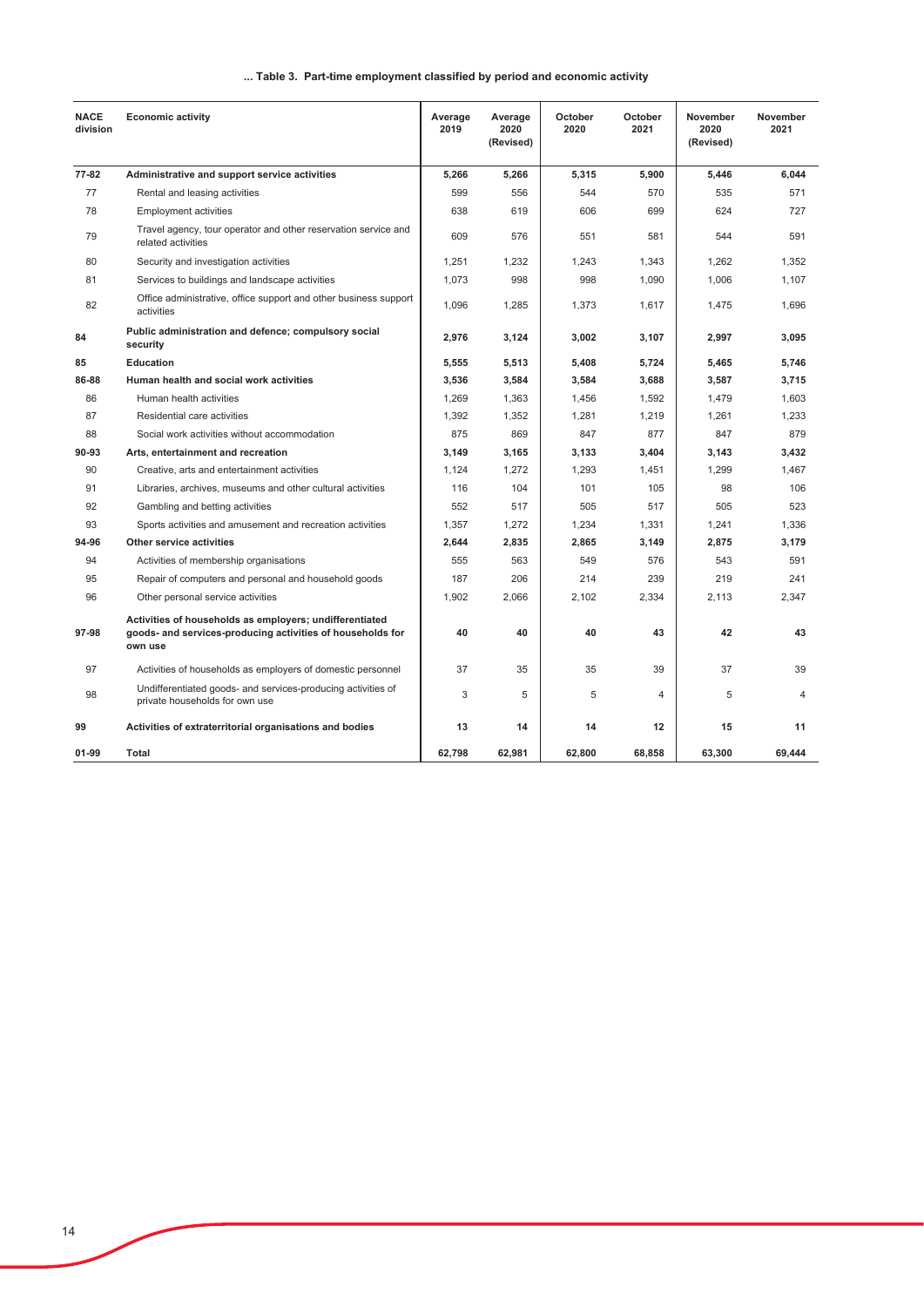|  | Table 4. Part-time employment classified by period, economic activity, part-time job type and category |  |  |  |  |
|--|--------------------------------------------------------------------------------------------------------|--|--|--|--|
|--|--------------------------------------------------------------------------------------------------------|--|--|--|--|

| Males<br>1,884<br>1,896<br>1,548<br>1,695<br>1,757<br>1,767<br>Females<br>125<br>151<br>157<br>181<br>158<br>187<br>Part-timers holding a<br>Malta<br>1,304<br>1,437<br>1,492<br>1,604<br>1,500<br>1,617<br>full-time job<br>369<br>409<br>422<br>461<br>Gozo<br>425<br>466<br>Total<br>1,673<br>1,846<br>1,914<br>2,065<br>1,925<br>2,083<br>Agriculture,<br>$01 - 03$<br>forestry and<br>Males<br>907<br>788<br>842<br>853<br>858<br>906<br>fishing<br>204<br>209<br>208<br>Females<br>185<br>196<br>205<br>Part-time as a primary<br>Malta<br>803<br>859<br>877<br>931<br>883<br>930<br>job<br>170<br>179<br>185<br>184<br>Gozo<br>180<br>180<br><b>Total</b><br>973<br>1,038<br>1,116<br>1,057<br>1,063<br>1,114<br>Total<br>2,646<br>2,884<br>2,971<br>3,181<br>2,988<br>3,197<br>Males<br>14<br>19<br>20<br>22<br>21<br>23<br>3<br>$\overline{4}$<br>3<br>4<br>3<br>Females<br>4<br>Part-timers holding a<br>8<br>Malta<br>13<br>14<br>14<br>17<br>16<br>full-time job<br>$\boldsymbol{9}$<br>$9\,$<br>10<br>Gozo<br>10<br>10<br>10<br>17<br>23<br>Total<br>23<br>26<br>24<br>27<br><b>Mining and</b><br>05-09<br>Males<br>18<br>16<br>15<br>13<br>14<br>13<br>quarrying<br>$\sqrt{5}$<br>3<br>Females<br>4<br>4<br>4<br>3<br>Part-time as a primary<br>15<br>Malta<br>18<br>17<br>13<br>14<br>13<br>job<br>$\sqrt{4}$<br>$\sqrt{4}$<br>3<br>3<br>Gozo<br>4<br>4<br>22<br>19<br>16<br>18<br>Total<br>21<br>16<br><b>Total</b><br>44<br>42<br>39<br>42<br>42<br>43<br>Males<br>1,277<br>1,180<br>1,296<br>1,135<br>1,169<br>1,181<br>Females<br>263<br>309<br>319<br>427<br>327<br>428<br>Part-timers holding a<br>1,235<br>1,329<br>Malta<br>1,306<br>1,517<br>1,336<br>1,529<br>full-time job<br>Gozo<br>163<br>172<br>171<br>187<br>171<br>195<br>Total<br>1,398<br>1,478<br>1,500<br>1,704<br>1,507<br>1,724<br>10-33<br>Manufacturing<br>Males<br>790<br>850<br>780<br>846<br>777<br>856<br>879<br>832<br>828<br>873<br>828<br>870<br>Females<br>Part-time as a primary<br>Malta<br>1,586<br>1,496<br>1,480<br>1,584<br>1,478<br>1,596<br>job<br>143<br>126<br>128<br>135<br>127<br>130<br>Gozo<br>Total<br>1,729<br>1,622<br>1,608<br>1,719<br>1,605<br>1,726<br>Total<br>3,127<br>3,100<br>3,108<br>3,423<br>3,112<br>3,450<br>$\overline{2}$<br>$\overline{2}$<br>Males<br>$\overline{2}$<br>$\mathbf{1}$<br>$\mathbf{1}$<br>÷,<br>Females<br>$\mathbf{1}$<br>$\mathbf{1}$<br>2<br>$\mathbf{1}$<br>$\mathbf{1}$<br>÷,<br>Part-timers holding a<br>Malta<br>3<br>3<br>3<br>3<br>$\overline{2}$<br>÷.<br>full-time job | <b>NACE</b><br>division |  | Economic activity  Type of part-time job | Category | Average<br>2019 | Average<br>2020<br>(Revised) | October<br>2020 | October<br>2021 | November<br>2020<br>(Revised) | November<br>2021 |
|-----------------------------------------------------------------------------------------------------------------------------------------------------------------------------------------------------------------------------------------------------------------------------------------------------------------------------------------------------------------------------------------------------------------------------------------------------------------------------------------------------------------------------------------------------------------------------------------------------------------------------------------------------------------------------------------------------------------------------------------------------------------------------------------------------------------------------------------------------------------------------------------------------------------------------------------------------------------------------------------------------------------------------------------------------------------------------------------------------------------------------------------------------------------------------------------------------------------------------------------------------------------------------------------------------------------------------------------------------------------------------------------------------------------------------------------------------------------------------------------------------------------------------------------------------------------------------------------------------------------------------------------------------------------------------------------------------------------------------------------------------------------------------------------------------------------------------------------------------------------------------------------------------------------------------------------------------------------------------------------------------------------------------------------------------------------------------------------------------------------------------------------------------------------------------------------------------------------------------------------------------------------------------------------------------------------------------------------------------------------------------------------------------------------------------------------------------------------------------------------------------------------------------------|-------------------------|--|------------------------------------------|----------|-----------------|------------------------------|-----------------|-----------------|-------------------------------|------------------|
|                                                                                                                                                                                                                                                                                                                                                                                                                                                                                                                                                                                                                                                                                                                                                                                                                                                                                                                                                                                                                                                                                                                                                                                                                                                                                                                                                                                                                                                                                                                                                                                                                                                                                                                                                                                                                                                                                                                                                                                                                                                                                                                                                                                                                                                                                                                                                                                                                                                                                                                                   |                         |  |                                          |          |                 |                              |                 |                 |                               |                  |
|                                                                                                                                                                                                                                                                                                                                                                                                                                                                                                                                                                                                                                                                                                                                                                                                                                                                                                                                                                                                                                                                                                                                                                                                                                                                                                                                                                                                                                                                                                                                                                                                                                                                                                                                                                                                                                                                                                                                                                                                                                                                                                                                                                                                                                                                                                                                                                                                                                                                                                                                   |                         |  |                                          |          |                 |                              |                 |                 |                               |                  |
|                                                                                                                                                                                                                                                                                                                                                                                                                                                                                                                                                                                                                                                                                                                                                                                                                                                                                                                                                                                                                                                                                                                                                                                                                                                                                                                                                                                                                                                                                                                                                                                                                                                                                                                                                                                                                                                                                                                                                                                                                                                                                                                                                                                                                                                                                                                                                                                                                                                                                                                                   |                         |  |                                          |          |                 |                              |                 |                 |                               |                  |
|                                                                                                                                                                                                                                                                                                                                                                                                                                                                                                                                                                                                                                                                                                                                                                                                                                                                                                                                                                                                                                                                                                                                                                                                                                                                                                                                                                                                                                                                                                                                                                                                                                                                                                                                                                                                                                                                                                                                                                                                                                                                                                                                                                                                                                                                                                                                                                                                                                                                                                                                   |                         |  |                                          |          |                 |                              |                 |                 |                               |                  |
|                                                                                                                                                                                                                                                                                                                                                                                                                                                                                                                                                                                                                                                                                                                                                                                                                                                                                                                                                                                                                                                                                                                                                                                                                                                                                                                                                                                                                                                                                                                                                                                                                                                                                                                                                                                                                                                                                                                                                                                                                                                                                                                                                                                                                                                                                                                                                                                                                                                                                                                                   |                         |  |                                          |          |                 |                              |                 |                 |                               |                  |
|                                                                                                                                                                                                                                                                                                                                                                                                                                                                                                                                                                                                                                                                                                                                                                                                                                                                                                                                                                                                                                                                                                                                                                                                                                                                                                                                                                                                                                                                                                                                                                                                                                                                                                                                                                                                                                                                                                                                                                                                                                                                                                                                                                                                                                                                                                                                                                                                                                                                                                                                   |                         |  |                                          |          |                 |                              |                 |                 |                               |                  |
|                                                                                                                                                                                                                                                                                                                                                                                                                                                                                                                                                                                                                                                                                                                                                                                                                                                                                                                                                                                                                                                                                                                                                                                                                                                                                                                                                                                                                                                                                                                                                                                                                                                                                                                                                                                                                                                                                                                                                                                                                                                                                                                                                                                                                                                                                                                                                                                                                                                                                                                                   |                         |  |                                          |          |                 |                              |                 |                 |                               |                  |
|                                                                                                                                                                                                                                                                                                                                                                                                                                                                                                                                                                                                                                                                                                                                                                                                                                                                                                                                                                                                                                                                                                                                                                                                                                                                                                                                                                                                                                                                                                                                                                                                                                                                                                                                                                                                                                                                                                                                                                                                                                                                                                                                                                                                                                                                                                                                                                                                                                                                                                                                   |                         |  |                                          |          |                 |                              |                 |                 |                               |                  |
|                                                                                                                                                                                                                                                                                                                                                                                                                                                                                                                                                                                                                                                                                                                                                                                                                                                                                                                                                                                                                                                                                                                                                                                                                                                                                                                                                                                                                                                                                                                                                                                                                                                                                                                                                                                                                                                                                                                                                                                                                                                                                                                                                                                                                                                                                                                                                                                                                                                                                                                                   |                         |  |                                          |          |                 |                              |                 |                 |                               |                  |
|                                                                                                                                                                                                                                                                                                                                                                                                                                                                                                                                                                                                                                                                                                                                                                                                                                                                                                                                                                                                                                                                                                                                                                                                                                                                                                                                                                                                                                                                                                                                                                                                                                                                                                                                                                                                                                                                                                                                                                                                                                                                                                                                                                                                                                                                                                                                                                                                                                                                                                                                   |                         |  |                                          |          |                 |                              |                 |                 |                               |                  |
|                                                                                                                                                                                                                                                                                                                                                                                                                                                                                                                                                                                                                                                                                                                                                                                                                                                                                                                                                                                                                                                                                                                                                                                                                                                                                                                                                                                                                                                                                                                                                                                                                                                                                                                                                                                                                                                                                                                                                                                                                                                                                                                                                                                                                                                                                                                                                                                                                                                                                                                                   |                         |  |                                          |          |                 |                              |                 |                 |                               |                  |
|                                                                                                                                                                                                                                                                                                                                                                                                                                                                                                                                                                                                                                                                                                                                                                                                                                                                                                                                                                                                                                                                                                                                                                                                                                                                                                                                                                                                                                                                                                                                                                                                                                                                                                                                                                                                                                                                                                                                                                                                                                                                                                                                                                                                                                                                                                                                                                                                                                                                                                                                   |                         |  |                                          |          |                 |                              |                 |                 |                               |                  |
|                                                                                                                                                                                                                                                                                                                                                                                                                                                                                                                                                                                                                                                                                                                                                                                                                                                                                                                                                                                                                                                                                                                                                                                                                                                                                                                                                                                                                                                                                                                                                                                                                                                                                                                                                                                                                                                                                                                                                                                                                                                                                                                                                                                                                                                                                                                                                                                                                                                                                                                                   |                         |  |                                          |          |                 |                              |                 |                 |                               |                  |
|                                                                                                                                                                                                                                                                                                                                                                                                                                                                                                                                                                                                                                                                                                                                                                                                                                                                                                                                                                                                                                                                                                                                                                                                                                                                                                                                                                                                                                                                                                                                                                                                                                                                                                                                                                                                                                                                                                                                                                                                                                                                                                                                                                                                                                                                                                                                                                                                                                                                                                                                   |                         |  |                                          |          |                 |                              |                 |                 |                               |                  |
|                                                                                                                                                                                                                                                                                                                                                                                                                                                                                                                                                                                                                                                                                                                                                                                                                                                                                                                                                                                                                                                                                                                                                                                                                                                                                                                                                                                                                                                                                                                                                                                                                                                                                                                                                                                                                                                                                                                                                                                                                                                                                                                                                                                                                                                                                                                                                                                                                                                                                                                                   |                         |  |                                          |          |                 |                              |                 |                 |                               |                  |
|                                                                                                                                                                                                                                                                                                                                                                                                                                                                                                                                                                                                                                                                                                                                                                                                                                                                                                                                                                                                                                                                                                                                                                                                                                                                                                                                                                                                                                                                                                                                                                                                                                                                                                                                                                                                                                                                                                                                                                                                                                                                                                                                                                                                                                                                                                                                                                                                                                                                                                                                   |                         |  |                                          |          |                 |                              |                 |                 |                               |                  |
|                                                                                                                                                                                                                                                                                                                                                                                                                                                                                                                                                                                                                                                                                                                                                                                                                                                                                                                                                                                                                                                                                                                                                                                                                                                                                                                                                                                                                                                                                                                                                                                                                                                                                                                                                                                                                                                                                                                                                                                                                                                                                                                                                                                                                                                                                                                                                                                                                                                                                                                                   |                         |  |                                          |          |                 |                              |                 |                 |                               |                  |
|                                                                                                                                                                                                                                                                                                                                                                                                                                                                                                                                                                                                                                                                                                                                                                                                                                                                                                                                                                                                                                                                                                                                                                                                                                                                                                                                                                                                                                                                                                                                                                                                                                                                                                                                                                                                                                                                                                                                                                                                                                                                                                                                                                                                                                                                                                                                                                                                                                                                                                                                   |                         |  |                                          |          |                 |                              |                 |                 |                               |                  |
|                                                                                                                                                                                                                                                                                                                                                                                                                                                                                                                                                                                                                                                                                                                                                                                                                                                                                                                                                                                                                                                                                                                                                                                                                                                                                                                                                                                                                                                                                                                                                                                                                                                                                                                                                                                                                                                                                                                                                                                                                                                                                                                                                                                                                                                                                                                                                                                                                                                                                                                                   |                         |  |                                          |          |                 |                              |                 |                 |                               |                  |
|                                                                                                                                                                                                                                                                                                                                                                                                                                                                                                                                                                                                                                                                                                                                                                                                                                                                                                                                                                                                                                                                                                                                                                                                                                                                                                                                                                                                                                                                                                                                                                                                                                                                                                                                                                                                                                                                                                                                                                                                                                                                                                                                                                                                                                                                                                                                                                                                                                                                                                                                   |                         |  |                                          |          |                 |                              |                 |                 |                               |                  |
|                                                                                                                                                                                                                                                                                                                                                                                                                                                                                                                                                                                                                                                                                                                                                                                                                                                                                                                                                                                                                                                                                                                                                                                                                                                                                                                                                                                                                                                                                                                                                                                                                                                                                                                                                                                                                                                                                                                                                                                                                                                                                                                                                                                                                                                                                                                                                                                                                                                                                                                                   |                         |  |                                          |          |                 |                              |                 |                 |                               |                  |
|                                                                                                                                                                                                                                                                                                                                                                                                                                                                                                                                                                                                                                                                                                                                                                                                                                                                                                                                                                                                                                                                                                                                                                                                                                                                                                                                                                                                                                                                                                                                                                                                                                                                                                                                                                                                                                                                                                                                                                                                                                                                                                                                                                                                                                                                                                                                                                                                                                                                                                                                   |                         |  |                                          |          |                 |                              |                 |                 |                               |                  |
|                                                                                                                                                                                                                                                                                                                                                                                                                                                                                                                                                                                                                                                                                                                                                                                                                                                                                                                                                                                                                                                                                                                                                                                                                                                                                                                                                                                                                                                                                                                                                                                                                                                                                                                                                                                                                                                                                                                                                                                                                                                                                                                                                                                                                                                                                                                                                                                                                                                                                                                                   |                         |  |                                          |          |                 |                              |                 |                 |                               |                  |
|                                                                                                                                                                                                                                                                                                                                                                                                                                                                                                                                                                                                                                                                                                                                                                                                                                                                                                                                                                                                                                                                                                                                                                                                                                                                                                                                                                                                                                                                                                                                                                                                                                                                                                                                                                                                                                                                                                                                                                                                                                                                                                                                                                                                                                                                                                                                                                                                                                                                                                                                   |                         |  |                                          |          |                 |                              |                 |                 |                               |                  |
|                                                                                                                                                                                                                                                                                                                                                                                                                                                                                                                                                                                                                                                                                                                                                                                                                                                                                                                                                                                                                                                                                                                                                                                                                                                                                                                                                                                                                                                                                                                                                                                                                                                                                                                                                                                                                                                                                                                                                                                                                                                                                                                                                                                                                                                                                                                                                                                                                                                                                                                                   |                         |  |                                          |          |                 |                              |                 |                 |                               |                  |
|                                                                                                                                                                                                                                                                                                                                                                                                                                                                                                                                                                                                                                                                                                                                                                                                                                                                                                                                                                                                                                                                                                                                                                                                                                                                                                                                                                                                                                                                                                                                                                                                                                                                                                                                                                                                                                                                                                                                                                                                                                                                                                                                                                                                                                                                                                                                                                                                                                                                                                                                   |                         |  |                                          |          |                 |                              |                 |                 |                               |                  |
|                                                                                                                                                                                                                                                                                                                                                                                                                                                                                                                                                                                                                                                                                                                                                                                                                                                                                                                                                                                                                                                                                                                                                                                                                                                                                                                                                                                                                                                                                                                                                                                                                                                                                                                                                                                                                                                                                                                                                                                                                                                                                                                                                                                                                                                                                                                                                                                                                                                                                                                                   |                         |  |                                          |          |                 |                              |                 |                 |                               |                  |
|                                                                                                                                                                                                                                                                                                                                                                                                                                                                                                                                                                                                                                                                                                                                                                                                                                                                                                                                                                                                                                                                                                                                                                                                                                                                                                                                                                                                                                                                                                                                                                                                                                                                                                                                                                                                                                                                                                                                                                                                                                                                                                                                                                                                                                                                                                                                                                                                                                                                                                                                   |                         |  |                                          |          |                 |                              |                 |                 |                               |                  |
|                                                                                                                                                                                                                                                                                                                                                                                                                                                                                                                                                                                                                                                                                                                                                                                                                                                                                                                                                                                                                                                                                                                                                                                                                                                                                                                                                                                                                                                                                                                                                                                                                                                                                                                                                                                                                                                                                                                                                                                                                                                                                                                                                                                                                                                                                                                                                                                                                                                                                                                                   |                         |  |                                          |          |                 |                              |                 |                 |                               |                  |
|                                                                                                                                                                                                                                                                                                                                                                                                                                                                                                                                                                                                                                                                                                                                                                                                                                                                                                                                                                                                                                                                                                                                                                                                                                                                                                                                                                                                                                                                                                                                                                                                                                                                                                                                                                                                                                                                                                                                                                                                                                                                                                                                                                                                                                                                                                                                                                                                                                                                                                                                   |                         |  |                                          |          |                 |                              |                 |                 |                               |                  |
|                                                                                                                                                                                                                                                                                                                                                                                                                                                                                                                                                                                                                                                                                                                                                                                                                                                                                                                                                                                                                                                                                                                                                                                                                                                                                                                                                                                                                                                                                                                                                                                                                                                                                                                                                                                                                                                                                                                                                                                                                                                                                                                                                                                                                                                                                                                                                                                                                                                                                                                                   |                         |  |                                          |          |                 |                              |                 |                 |                               |                  |
|                                                                                                                                                                                                                                                                                                                                                                                                                                                                                                                                                                                                                                                                                                                                                                                                                                                                                                                                                                                                                                                                                                                                                                                                                                                                                                                                                                                                                                                                                                                                                                                                                                                                                                                                                                                                                                                                                                                                                                                                                                                                                                                                                                                                                                                                                                                                                                                                                                                                                                                                   |                         |  |                                          |          |                 |                              |                 |                 |                               |                  |
|                                                                                                                                                                                                                                                                                                                                                                                                                                                                                                                                                                                                                                                                                                                                                                                                                                                                                                                                                                                                                                                                                                                                                                                                                                                                                                                                                                                                                                                                                                                                                                                                                                                                                                                                                                                                                                                                                                                                                                                                                                                                                                                                                                                                                                                                                                                                                                                                                                                                                                                                   |                         |  |                                          |          |                 |                              |                 |                 |                               |                  |
|                                                                                                                                                                                                                                                                                                                                                                                                                                                                                                                                                                                                                                                                                                                                                                                                                                                                                                                                                                                                                                                                                                                                                                                                                                                                                                                                                                                                                                                                                                                                                                                                                                                                                                                                                                                                                                                                                                                                                                                                                                                                                                                                                                                                                                                                                                                                                                                                                                                                                                                                   |                         |  |                                          |          |                 |                              |                 |                 |                               |                  |
|                                                                                                                                                                                                                                                                                                                                                                                                                                                                                                                                                                                                                                                                                                                                                                                                                                                                                                                                                                                                                                                                                                                                                                                                                                                                                                                                                                                                                                                                                                                                                                                                                                                                                                                                                                                                                                                                                                                                                                                                                                                                                                                                                                                                                                                                                                                                                                                                                                                                                                                                   |                         |  |                                          |          |                 |                              |                 |                 |                               |                  |
| Gozo<br>$\overline{\phantom{a}}$<br>$\overline{\phantom{a}}$<br>$\overline{\phantom{a}}$<br>$\overline{\phantom{a}}$                                                                                                                                                                                                                                                                                                                                                                                                                                                                                                                                                                                                                                                                                                                                                                                                                                                                                                                                                                                                                                                                                                                                                                                                                                                                                                                                                                                                                                                                                                                                                                                                                                                                                                                                                                                                                                                                                                                                                                                                                                                                                                                                                                                                                                                                                                                                                                                                              |                         |  |                                          |          |                 |                              |                 |                 |                               |                  |
| $\overline{\phantom{a}}$<br>3<br>3<br>3<br>3<br>$\overline{\mathbf{2}}$                                                                                                                                                                                                                                                                                                                                                                                                                                                                                                                                                                                                                                                                                                                                                                                                                                                                                                                                                                                                                                                                                                                                                                                                                                                                                                                                                                                                                                                                                                                                                                                                                                                                                                                                                                                                                                                                                                                                                                                                                                                                                                                                                                                                                                                                                                                                                                                                                                                           |                         |  |                                          |          |                 |                              |                 |                 |                               |                  |
| Total<br>$\overline{\phantom{a}}$<br>Electricity, gas,<br>steam and air<br>$\sqrt{2}$<br>$\overline{2}$<br>$\overline{2}$<br>$\overline{2}$<br>35<br>Males<br>5<br>$\mathbf{1}$                                                                                                                                                                                                                                                                                                                                                                                                                                                                                                                                                                                                                                                                                                                                                                                                                                                                                                                                                                                                                                                                                                                                                                                                                                                                                                                                                                                                                                                                                                                                                                                                                                                                                                                                                                                                                                                                                                                                                                                                                                                                                                                                                                                                                                                                                                                                                   |                         |  |                                          |          |                 |                              |                 |                 |                               |                  |
| conditioning<br>supply<br>2<br>$\mathbf 2$<br>3<br>4<br>4<br>Females<br>3                                                                                                                                                                                                                                                                                                                                                                                                                                                                                                                                                                                                                                                                                                                                                                                                                                                                                                                                                                                                                                                                                                                                                                                                                                                                                                                                                                                                                                                                                                                                                                                                                                                                                                                                                                                                                                                                                                                                                                                                                                                                                                                                                                                                                                                                                                                                                                                                                                                         |                         |  |                                          |          |                 |                              |                 |                 |                               |                  |
| Part-time as a primary<br>Malta<br>6<br>$\mathsf 3$<br>5<br>$\,$ 5 $\,$<br>4<br>$\overline{4}$                                                                                                                                                                                                                                                                                                                                                                                                                                                                                                                                                                                                                                                                                                                                                                                                                                                                                                                                                                                                                                                                                                                                                                                                                                                                                                                                                                                                                                                                                                                                                                                                                                                                                                                                                                                                                                                                                                                                                                                                                                                                                                                                                                                                                                                                                                                                                                                                                                    |                         |  |                                          |          |                 |                              |                 |                 |                               |                  |
| job<br>$\mathbf{1}$<br>$\mathbf{1}$<br>$\mathbf{1}$<br>$\mathbf{1}$<br>$\mathbf{1}$<br>Gozo<br>$\overline{\phantom{a}}$                                                                                                                                                                                                                                                                                                                                                                                                                                                                                                                                                                                                                                                                                                                                                                                                                                                                                                                                                                                                                                                                                                                                                                                                                                                                                                                                                                                                                                                                                                                                                                                                                                                                                                                                                                                                                                                                                                                                                                                                                                                                                                                                                                                                                                                                                                                                                                                                           |                         |  |                                          |          |                 |                              |                 |                 |                               |                  |
| $\overline{7}$<br>4<br>6<br>5<br>6<br>Total<br>4                                                                                                                                                                                                                                                                                                                                                                                                                                                                                                                                                                                                                                                                                                                                                                                                                                                                                                                                                                                                                                                                                                                                                                                                                                                                                                                                                                                                                                                                                                                                                                                                                                                                                                                                                                                                                                                                                                                                                                                                                                                                                                                                                                                                                                                                                                                                                                                                                                                                                  |                         |  |                                          |          |                 |                              |                 |                 |                               |                  |
| $\overline{\mathbf{7}}$<br>$\overline{7}$<br>Total<br>9<br>8<br>9<br>6                                                                                                                                                                                                                                                                                                                                                                                                                                                                                                                                                                                                                                                                                                                                                                                                                                                                                                                                                                                                                                                                                                                                                                                                                                                                                                                                                                                                                                                                                                                                                                                                                                                                                                                                                                                                                                                                                                                                                                                                                                                                                                                                                                                                                                                                                                                                                                                                                                                            |                         |  |                                          |          |                 |                              |                 |                 |                               |                  |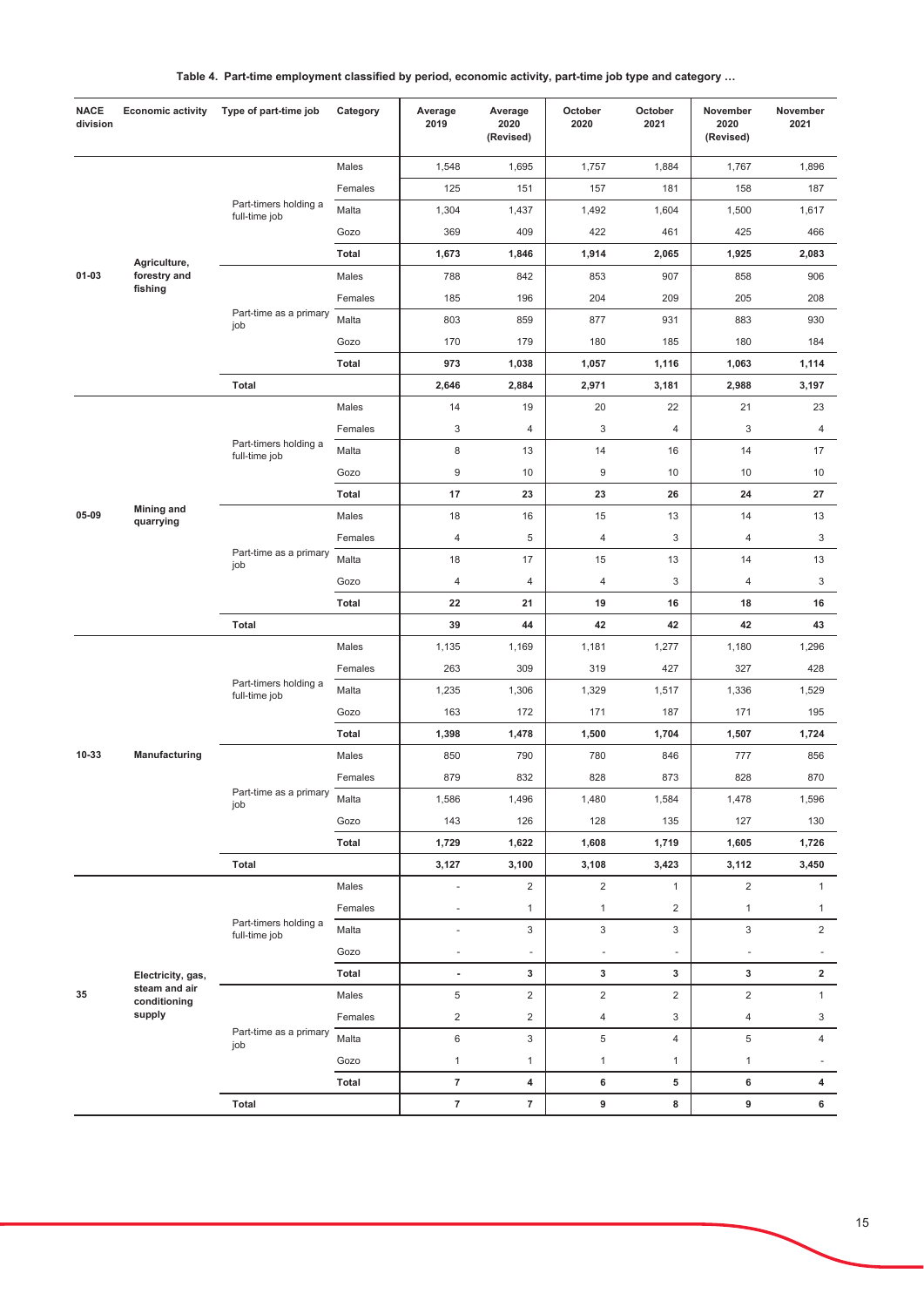|  |  | Table 4. Part-time employment classified by period, economic activity, part-time job type and category |  |  |
|--|--|--------------------------------------------------------------------------------------------------------|--|--|
|--|--|--------------------------------------------------------------------------------------------------------|--|--|

| <b>NACE</b><br>division | <b>Economic activity</b>                  | Type of part-time job                  | Category     | Average<br>2019 | Average<br>2020<br>(Revised) | October<br>2020 | October<br>2021 | November<br>2020<br>(Revised) | November<br>2021 |
|-------------------------|-------------------------------------------|----------------------------------------|--------------|-----------------|------------------------------|-----------------|-----------------|-------------------------------|------------------|
|                         |                                           |                                        | Males        | 60              | 64                           | 63              | 65              | 64                            | 67               |
|                         |                                           |                                        | Females      | 6               | 9                            | 11              | 9               | 9                             | 9                |
|                         |                                           | Part-timers holding a<br>full-time job | Malta        | 59              | 67                           | 68              | 68              | 67                            | 70               |
|                         |                                           |                                        | Gozo         | $\overline{7}$  | 6                            | 6               | 6               | 6                             | 6                |
|                         | Water supply;<br>sewerage, waste          |                                        | Total        | 66              | 73                           | 74              | 74              | 73                            | 76               |
| 36-39                   | management and                            |                                        | Males        | 55              | 53                           | 46              | 41              | 45                            | 39               |
|                         | remediation<br>activities                 |                                        | Females      | 22              | 23                           | 16              | 21              | 16                            | 22               |
|                         |                                           | Part-time as a primary<br>job          | Malta        | 74              | 73                           | 59              | 59              | 58                            | 58               |
|                         |                                           |                                        | Gozo         | 3               | $\sqrt{3}$                   | 3               | 3               | 3                             | 3                |
|                         |                                           |                                        | <b>Total</b> | 77              | 76                           | 62              | 62              | 61                            | 61               |
|                         |                                           | Total                                  |              | 143             | 149                          | 136             | 136             | 134                           | 137              |
|                         |                                           |                                        | Males        | 1,119           | 1,279                        | 1,322           | 1,502           | 1,339                         | 1,505            |
|                         |                                           |                                        | Females      | 105             | 112                          | 116             | 132             | 113                           | 133              |
|                         |                                           | Part-timers holding a<br>full-time job | Malta        | 995             | 1,138                        | 1,183           | 1,349           | 1,196                         | 1,352            |
|                         |                                           |                                        | Gozo         | 229             | 253                          | 255             | 285             | 256                           | 286              |
|                         | Construction                              |                                        | <b>Total</b> | 1,224           | 1,391                        | 1,438           | 1,634           | 1,452                         | 1,638            |
| 41-43                   |                                           |                                        | Males        | 651             | 680                          | 694             | 748             | 692                           | 761              |
|                         |                                           |                                        | Females      | 159             | 162                          | 168             | 184             | 170                           | 183              |
|                         |                                           | Part-time as a primary<br>job          | Malta        | 719             | 751                          | 765             | 836             | 769                           | 845              |
|                         |                                           |                                        | Gozo         | 91              | 91                           | 97              | 96              | 93                            | 99               |
|                         |                                           |                                        | <b>Total</b> | 810             | 842                          | 862             | 932             | 862                           | 944              |
|                         |                                           | <b>Total</b>                           |              | 2,034           | 2,233                        | 2,300           | 2,566           | 2,314                         | 2,582            |
|                         |                                           | Part-timers holding a<br>full-time job | Males        | 2,548           | 2,694                        | 2,745           | 2,978           | 2,775                         | 3,006            |
|                         |                                           |                                        | Females      | 1,468           | 1,561                        | 1,569           | 1,834           | 1,634                         | 1,883            |
|                         |                                           |                                        | Malta        | 3,617           | 3,835                        | 3,893           | 4,361           | 3,979                         | 4,431            |
|                         |                                           |                                        | Gozo         | 399             | 420                          | 421             | 451             | 430                           | 458              |
|                         | Wholesale and                             |                                        | <b>Total</b> | 4,016           | 4,255                        | 4,314           | 4,812           | 4,409                         | 4,889            |
| 45-47                   | retail trade; repair<br>of motor vehicles |                                        | Males        | 2,132           | 1,992                        | 1,957           | 2,017           | 1,972                         | 2,050            |
|                         | and motorcycles                           |                                        | Females      | 4,539           | 4,140                        | 4,060           | 4,069           | 4,086                         | 4,114            |
|                         |                                           | Part-time as a primary<br>job          | Malta        | 6,214           | 5,730                        | 5,627           | 5,663           | 5,657                         | 5,740            |
|                         |                                           |                                        | Gozo         | 457             | 402                          | 390             | 423             | 401                           | 424              |
|                         |                                           |                                        | Total        | 6,671           | 6,132                        | 6,017           | 6,086           | 6,058                         | 6,164            |
|                         |                                           | Total                                  |              | 10,687          | 10,387                       | 10,331          | 10,898          | 10,467                        | 11,053           |
|                         |                                           |                                        | Males        | 1,417           | 1,482                        | 1,557           | 2,082           | 1,571                         | 2,123            |
|                         |                                           |                                        | Females      | 219             | 263                          | 288             | 369             | 289                           | 344              |
|                         |                                           | Part-timers holding a<br>full-time job | Malta        | 1,538           | 1,621                        | 1,701           | 2,260           | 1,705                         | 2,273            |
|                         |                                           |                                        | Gozo         | 98              | 124                          | 144             | 191             | 155                           | 194              |
|                         |                                           |                                        | Total        | 1,636           | 1,745                        | 1,845           | 2,451           | 1,860                         | 2,467            |
| 49-53                   | Transportation<br>and storage             |                                        | Males        | 1,003           | 894                          | 869             | 995             | 861                           | 992              |
|                         |                                           |                                        | Females      | 484             | 386                          | 344             | 366             | 338                           | 369              |
|                         |                                           | Part-time as a primary<br>job          | Malta        | 1,406           | 1,206                        | 1,141           | 1,278           | 1,131                         | 1,280            |
|                         |                                           |                                        | Gozo         | 81              | 74                           | 72              | 83              | 68                            | 81               |
|                         |                                           |                                        | Total        | 1,487           | 1,280                        | 1,213           | 1,361           | 1,199                         | 1,361            |
|                         |                                           | Total                                  |              | 3,123           | 3,025                        | 3,058           | 3,812           | 3,059                         | 3,828            |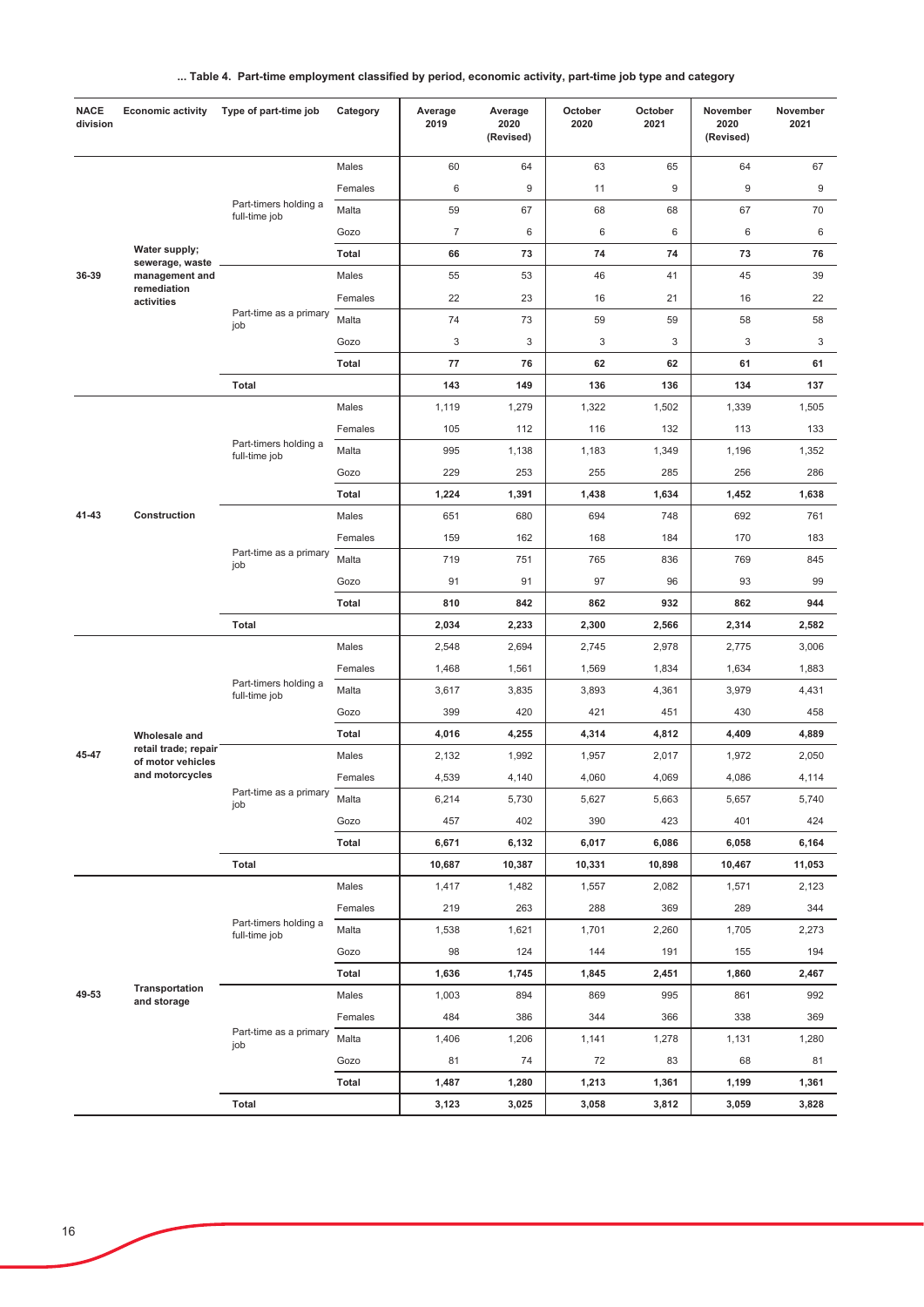|  |  | Table 4. Part-time employment classified by period, economic activity, part-time job type and category |  |  |
|--|--|--------------------------------------------------------------------------------------------------------|--|--|
|--|--|--------------------------------------------------------------------------------------------------------|--|--|

| <b>NACE</b><br>division | <b>Economic activity</b>         | Type of part-time job                  | Category     | Average<br>2019 | Average<br>2020<br>(Revised) | October<br>2020 | October<br>2021 | November<br>2020<br>(Revised) | November<br>2021 |
|-------------------------|----------------------------------|----------------------------------------|--------------|-----------------|------------------------------|-----------------|-----------------|-------------------------------|------------------|
|                         |                                  |                                        | Males        | 2,287           | 2,248                        | 2,249           | 2,623           | 2,256                         | 2,652            |
|                         |                                  |                                        | Females      | 1,049           | 1,028                        | 1,017           | 1,172           | 1,020                         | 1,183            |
|                         |                                  | Part-timers holding a<br>full-time job | Malta        | 2,985           | 2,907                        | 2,895           | 3,410           | 2,898                         | 3,442            |
|                         |                                  |                                        | Gozo         | 351             | 369                          | 371             | 385             | 378                           | 393              |
|                         | Accommodation                    |                                        | <b>Total</b> | 3,336           | 3,276                        | 3,266           | 3,795           | 3,276                         | 3,835            |
| 55-56                   | and food service                 |                                        | Males        | 2,186           | 1,849                        | 1,750           | 1,861           | 1,734                         | 1,879            |
|                         | activities                       |                                        | Females      | 2,444           | 2,071                        | 1,982           | 2,015           | 1,940                         | 2,025            |
|                         |                                  | Part-time as a primary<br>job          | Malta        | 4,256           | 3,583                        | 3,407           | 3,561           | 3,357                         | 3,591            |
|                         |                                  |                                        | Gozo         | 374             | 337                          | 325             | 315             | 317                           | 313              |
|                         |                                  |                                        | Total        | 4,630           | 3,920                        | 3,732           | 3,876           | 3,674                         | 3,904            |
|                         |                                  | <b>Total</b>                           |              | 7,966           | 7,196                        | 6,998           | 7,671           | 6,950                         | 7,739            |
|                         |                                  |                                        | Males        | 756             | 835                          | 852             | 996             | 890                           | 1,011            |
|                         |                                  |                                        | Females      | 233             | 270                          | 281             | 318             | 296                           | 318              |
|                         |                                  | Part-timers holding a<br>full-time job | Malta        | 919             | 1,037                        | 1,063           | 1,235           | 1,113                         | 1,249            |
|                         |                                  |                                        | Gozo         | 70              | 68                           | 70              | 79              | 73                            | 80               |
| 58-63                   | Information and<br>communication |                                        | <b>Total</b> | 989             | 1,105                        | 1,133           | 1,314           | 1,186                         | 1,329            |
|                         |                                  |                                        | Males        | 474             | 467                          | 465             | 512             | 484                           | 505              |
|                         |                                  |                                        | Females      | 355             | 363                          | 366             | 399             | 371                           | 394              |
|                         |                                  | Part-time as a primary<br>job          | Malta        | 792             | 789                          | 791             | 862             | 816                           | 848              |
|                         |                                  |                                        | Gozo         | 37              | 41                           | 40              | 49              | 39                            | 51               |
|                         |                                  |                                        | <b>Total</b> | 829             | 830                          | 831             | 911             | 855                           | 899              |
|                         |                                  | Total                                  |              | 1,818           | 1,935                        | 1,964           | 2,225           | 2,041                         | 2,228            |
|                         |                                  | Part-timers holding a<br>full-time job | Males        | 322             | 328                          | 327             | 364             | 330                           | 360              |
|                         |                                  |                                        | Females      | 157             | 172                          | 167             | 213             | 165                           | 201              |
|                         |                                  |                                        | Malta        | 463             | 483                          | 478             | 561             | 481                           | 547              |
|                         |                                  |                                        | Gozo         | 16              | 17                           | 16              | 16              | 14                            | 14               |
|                         | <b>Financial and</b>             |                                        | <b>Total</b> | 479             | 500                          | 494             | 577             | 495                           | 561              |
| 64-66                   | insurance<br>activities          |                                        | Males        | 287             | 286                          | 285             | 311             | 293                           | 313              |
|                         |                                  |                                        | Females      | 472             | 467                          | 470             | 487             | 490                           | 478              |
|                         |                                  | Part-time as a primary<br>job          | Malta        | 739             | 733                          | 736             | 775             | 762                           | 769              |
|                         |                                  |                                        | Gozo         | 20              | 20                           | 19              | 23              | 21                            | 22               |
|                         |                                  |                                        | <b>Total</b> | 759             | 753                          | 755             | 798             | 783                           | 791              |
|                         |                                  | Total                                  |              | 1,238           | 1,253                        | 1,249           | 1,375           | 1,278                         | 1,352            |
|                         |                                  |                                        | Males        | 381             | 459                          | 477             | 573             | 481                           | 601              |
|                         |                                  |                                        | Females      | 213             | 258                          | 268             | 332             | 270                           | 334              |
|                         |                                  | Part-timers holding a<br>full-time job | Malta        | 505             | 621                          | 646             | 794             | 655                           | 822              |
|                         |                                  |                                        | Gozo         | 89              | 96                           | 99              | 111             | 96                            | 113              |
|                         |                                  |                                        | Total        | 594             | 717                          | 745             | 905             | 751                           | 935              |
| 68                      | Real estate<br>activities        |                                        | Males        | 163             | 187                          | 194             | 216             | 200                           | 216              |
|                         |                                  |                                        | Females      | 238             | 250                          | 251             | 277             | 255                           | 284              |
|                         |                                  | Part-time as a primary<br>job          | Malta        | 349             | 378                          | 384             | 439             | 395                           | 447              |
|                         |                                  |                                        | Gozo         | 52              | 59                           | 61              | 54              | 60                            | 53               |
|                         |                                  |                                        | Total        | 401             | 437                          | 445             | 493             | 455                           | 500              |
|                         |                                  | Total                                  |              | 995             | 1,154                        | 1,190           | 1,398           | 1,206                         | 1,435            |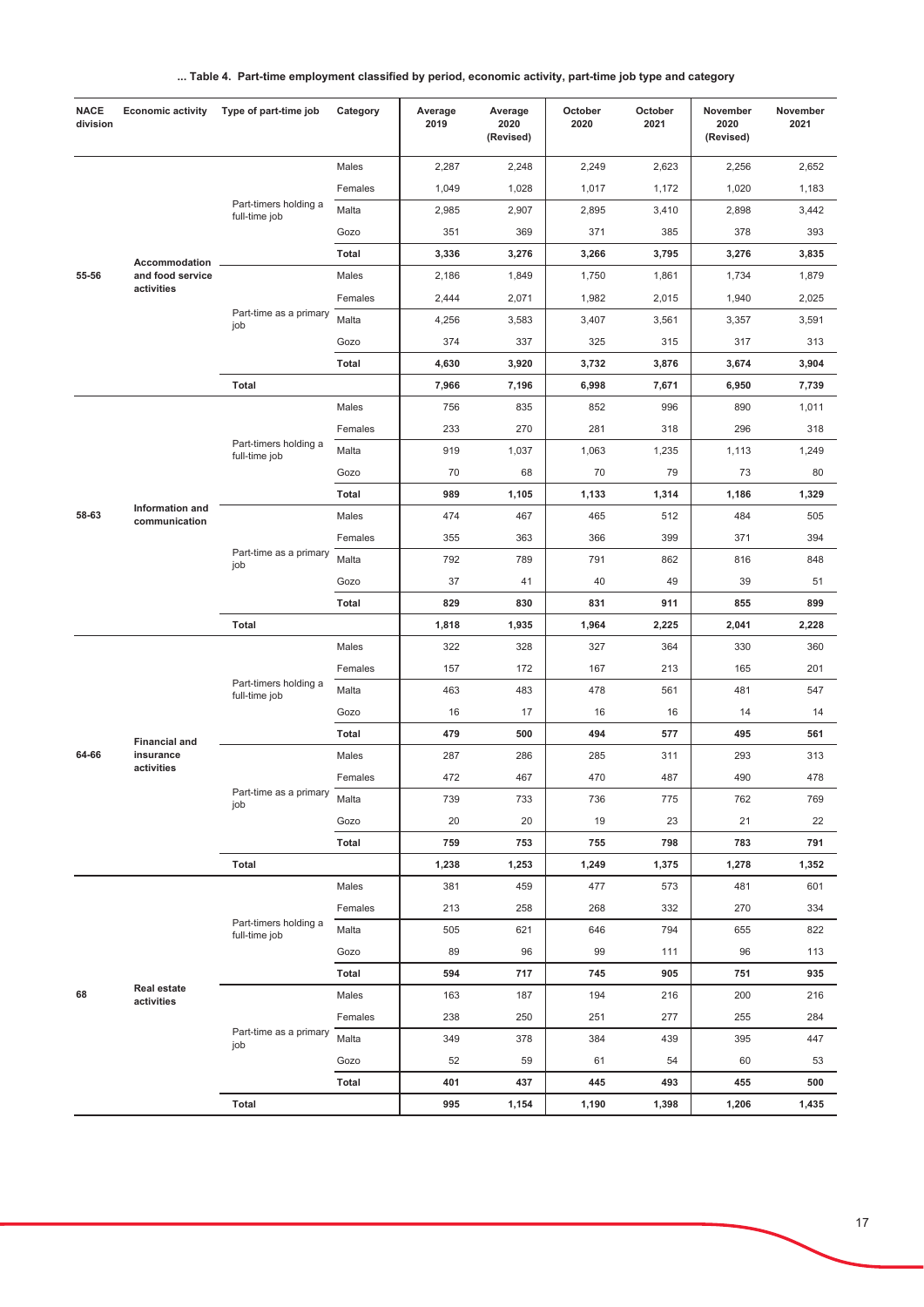|  | Table 4. Part-time employment classified by period, economic activity, part-time job type and category |  |  |  |
|--|--------------------------------------------------------------------------------------------------------|--|--|--|
|--|--------------------------------------------------------------------------------------------------------|--|--|--|

| <b>NACE</b><br>division | <b>Economic activity</b>             | Type of part-time job                  | Category     | Average<br>2019 | Average<br>2020<br>(Revised) | October<br>2020 | October<br>2021 | November<br>2020<br>(Revised) | November<br>2021 |
|-------------------------|--------------------------------------|----------------------------------------|--------------|-----------------|------------------------------|-----------------|-----------------|-------------------------------|------------------|
|                         |                                      |                                        | Males        | 1,902           | 2,112                        | 2,131           | 2,432           | 2,156                         | 2,467            |
|                         |                                      |                                        | Females      | 1,139           | 1,265                        | 1,302           | 1,570           | 1,319                         | 1,583            |
|                         |                                      | Part-timers holding a<br>full-time job | Malta        | 2,854           | 3,163                        | 3,211           | 3,756           | 3,251                         | 3,798            |
|                         |                                      |                                        | Gozo         | 187             | 214                          | 222             | 246             | 224                           | 252              |
|                         | Professional,                        |                                        | <b>Total</b> | 3,041           | 3,377                        | 3,433           | 4,002           | 3,475                         | 4,050            |
| 69-75                   | scientific and<br>technical          |                                        | Males        | 1,239           | 1,225                        | 1,230           | 1,409           | 1,239                         | 1,407            |
|                         | activities                           |                                        | Females      | 1,516           | 1,471                        | 1,420           | 1,685           | 1,416                         | 1,672            |
|                         |                                      | Part-time as a primary<br>job          | Malta        | 2,626           | 2,550                        | 2,502           | 2,931           | 2,510                         | 2,919            |
|                         |                                      |                                        | Gozo         | 129             | 146                          | 148             | 163             | 145                           | 160              |
|                         |                                      |                                        | <b>Total</b> | 2,755           | 2,696                        | 2,650           | 3,094           | 2,655                         | 3,079            |
|                         |                                      | <b>Total</b>                           |              | 5,796           | 6,073                        | 6,083           | 7,096           | 6,130                         | 7,129            |
|                         |                                      |                                        | Males        | 1,660           | 1,704                        | 1,708           | 1,928           | 1,733                         | 1,955            |
|                         |                                      |                                        | Females      | 772             | 873                          | 895             | 1,053           | 934                           | 1,096            |
|                         |                                      | Part-timers holding a<br>full-time job | Malta        | 2,272           | 2,398                        | 2,417           | 2,775           | 2,475                         | 2,831            |
|                         |                                      |                                        | Gozo         | 160             | 179                          | 186             | 206             | 192                           | 220              |
|                         | Administrative                       |                                        | Total        | 2,432           | 2,577                        | 2,603           | 2,981           | 2,667                         | 3,051            |
| 77-82                   | and support<br>service<br>activities |                                        | Males        | 1,128           | 1,072                        | 1,088           | 1,159           | 1,109                         | 1,188            |
|                         |                                      |                                        | Females      | 1,706           | 1,617                        | 1,624           | 1,760           | 1,670                         | 1,805            |
|                         |                                      | Part-time as a primary<br>job          | Malta        | 2,621           | 2,480                        | 2,505           | 2,705           | 2,574                         | 2,778            |
|                         |                                      |                                        | Gozo         | 213             | 209                          | 207             | 214             | 205                           | 215              |
|                         |                                      |                                        | <b>Total</b> | 2,834           | 2,689                        | 2,712           | 2,919           | 2,779                         | 2,993            |
|                         |                                      | <b>Total</b>                           |              | 5,266           | 5,266                        | 5,315           | 5,900           | 5,446                         | 6,044            |
|                         |                                      |                                        | Males        | 425             | 438                          | 453             | 457             | 452                           | 447              |
|                         |                                      |                                        | Females      | 573             | 600                          | 574             | 622             | 582                           | 624              |
|                         |                                      | Part-timers holding a<br>full-time job | Malta        | 905             | 945                          | 928             | 979             | 937                           | 970              |
|                         |                                      |                                        | Gozo         | 93              | 93                           | 99              | 100             | 97                            | 101              |
|                         | <b>Public</b><br>administration      |                                        | Total        | 998             | 1,038                        | 1,027           | 1,079           | 1,034                         | 1,071            |
| 84                      | and defence;                         | Part-time as a primary<br>job          | Males        | 608             | 692                          | 630             | 745             | 642                           | 745              |
|                         | compulsory<br>social security        |                                        | Females      | 1,370           | 1,394                        | 1,345           | 1,283           | 1,321                         | 1,279            |
|                         |                                      |                                        | Malta        | 1,823           | 1,933                        | 1,834           | 1,891           | 1,826                         | 1,887            |
|                         |                                      |                                        | Gozo         | 155             | 153                          | 141             | 137             | 137                           | 137              |
|                         |                                      |                                        | Total        | 1,978           | 2,086                        | 1,975           | 2,028           | 1,963                         | 2,024            |
|                         |                                      | Total                                  |              | 2,976           | 3,124                        | 3,002           | 3,107           | 2,997                         | 3,095            |
|                         |                                      |                                        | Males        | 1,657           | 1,680                        | 1,659           | 1,735           | 1,696                         | 1,746            |
|                         |                                      |                                        | Females      | 1,499           | 1,548                        | 1,538           | 1,668           | 1,579                         | 1,677            |
|                         |                                      | Part-timers holding a<br>full-time job | Malta        | 2,985           | 3,036                        | 3,006           | 3,188           | 3,076                         | 3,210            |
|                         |                                      |                                        | Gozo         | 171             | 192                          | 191             | 215             | 199                           | 213              |
|                         |                                      |                                        | <b>Total</b> | 3,156           | 3,228                        | 3,197           | 3,403           | 3,275                         | 3,423            |
| 85                      | Education                            |                                        | Males        | 929             | 891                          | 857             | 902             | 846                           | 900              |
|                         |                                      |                                        | Females      | 1,470           | 1,394                        | 1,354           | 1,419           | 1,344                         | 1,423            |
|                         |                                      | Part-time as a primary<br>job          | Malta        | 2,271           | 2,155                        | 2,089           | 2,191           | 2,075                         | 2,198            |
|                         |                                      |                                        | Gozo         | 128             | 130                          | 122             | 130             | 115                           | 125              |
|                         |                                      |                                        | Total        | 2,399           | 2,285                        | 2,211           | 2,321           | 2,190                         | 2,323            |
|                         |                                      | Total                                  |              | 5,555           | 5,513                        | 5,408           | 5,724           | 5,465                         | 5,746            |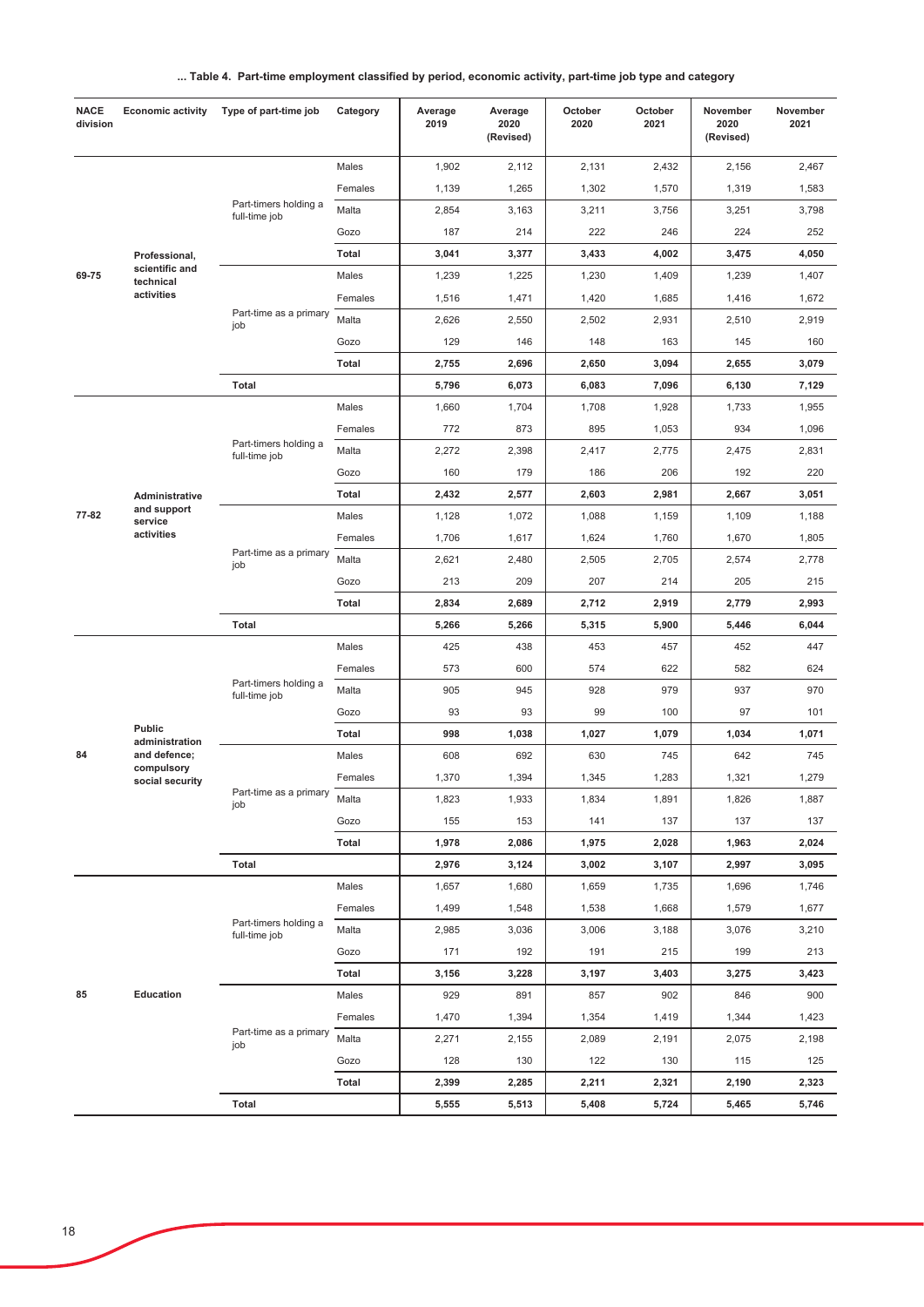| Table 4. Part-time employment classified by period, economic activity, part-time job type and category |  |  |
|--------------------------------------------------------------------------------------------------------|--|--|
|                                                                                                        |  |  |

| <b>NACE</b><br>division | <b>Economic activity</b>        | Type of part-time job                  | Category     |                | Average 2019 Average 2020<br>(Revised) | October 2020 October 2021 |                | November<br>2020<br>(Revised) | November<br>2021 |
|-------------------------|---------------------------------|----------------------------------------|--------------|----------------|----------------------------------------|---------------------------|----------------|-------------------------------|------------------|
|                         |                                 |                                        | Males        | 497            | 528                                    | 539                       | 560            | 541                           | 560              |
|                         |                                 |                                        | Females      | 854            | 897                                    | 902                       | 965            | 886                           | 979              |
|                         |                                 | Part-timers holding a<br>full-time job | Malta        | 1,246          | 1,315                                  | 1,329                     | 1,402          | 1,316                         | 1,414            |
|                         |                                 |                                        | Gozo         | 105            | 110                                    | 112                       | 123            | 111                           | 125              |
|                         | Human health                    |                                        | <b>Total</b> | 1,351          | 1,425                                  | 1,441                     | 1,525          | 1,427                         | 1,539            |
| 86-88                   | and social work                 |                                        | Males        | 345            | 365                                    | 370                       | 400            | 378                           | 407              |
|                         | activities                      |                                        | Females      | 1,840          | 1,794                                  | 1,773                     | 1,763          | 1,782                         | 1,769            |
|                         |                                 | Part-time as a primary<br>job          | Malta        | 2,014          | 1,973                                  | 1,939                     | 1,945          | 1,953                         | 1,960            |
|                         |                                 |                                        | Gozo         | 171            | 186                                    | 204                       | 218            | 207                           | 216              |
|                         |                                 |                                        | <b>Total</b> | 2,185          | 2,159                                  | 2,143                     | 2,163          | 2,160                         | 2,176            |
|                         |                                 | <b>Total</b>                           |              | 3,536          | 3,584                                  | 3,584                     | 3,688          | 3,587                         | 3,715            |
|                         |                                 |                                        | Males        | 1,083          | 1,135                                  | 1,136                     | 1,246          | 1,149                         | 1,239            |
|                         |                                 |                                        | Females      | 534            | 586                                    | 587                       | 687            | 599                           | 699              |
|                         |                                 | Part-timers holding a<br>full-time job | Malta        | 1,490          | 1,605                                  | 1,610                     | 1,809          | 1,634                         | 1,811            |
|                         |                                 |                                        | Gozo         | 127            | 116                                    | 113                       | 124            | 114                           | 127              |
| 90-93                   | Arts,                           |                                        | <b>Total</b> | 1,617          | 1,721                                  | 1,723                     | 1,933          | 1,748                         | 1,938            |
|                         | entertainment<br>and recreation |                                        | Males        | 700            | 656                                    | 643                       | 669            | 635                           | 677              |
|                         |                                 |                                        | Females      | 832            | 788                                    | 767                       | 802            | 760                           | 817              |
|                         |                                 | Part-time as a primary<br>job          | Malta        | 1,445          | 1,352                                  | 1,315                     | 1,371          | 1,309                         | 1,393            |
|                         |                                 |                                        | Gozo         | 87             | 92                                     | 95                        | 100            | 86                            | 101              |
|                         |                                 |                                        | <b>Total</b> | 1,532          | 1,444                                  | 1,410                     | 1,471          | 1,395                         | 1,494            |
|                         |                                 | <b>Total</b>                           |              | 3,149          | 3,165                                  | 3,133                     | 3,404          | 3,143                         | 3,432            |
|                         |                                 | Part-timers holding a<br>full-time job | Males        | 524            | 597                                    | 609                       | 717            | 625                           | 733              |
|                         |                                 |                                        | Females      | 510            | 574                                    | 598                       | 716            | 602                           | 737              |
|                         |                                 |                                        | Malta        | 973            | 1,100                                  | 1,133                     | 1,353          | 1,150                         | 1,388            |
|                         |                                 |                                        | Gozo         | 61             | 71                                     | 74                        | 80             | 77                            | 82               |
|                         | Other service                   |                                        | <b>Total</b> | 1,034          | 1,171                                  | 1,207                     | 1,433          | 1,227                         | 1,470            |
| 94-96                   | activities                      |                                        | Males        | 489            | 511                                    | 517                       | 563            | 517                           | 557              |
|                         |                                 | Part-time as a primary                 | Females      | 1,121          | 1,153                                  | 1,141                     | 1,153          | 1,131                         | 1,152            |
|                         |                                 | job                                    | Malta        | 1,514          | 1,556                                  | 1,548                     | 1,601          | 1,538                         | 1,589            |
|                         |                                 |                                        | Gozo         | 96             | 108                                    | 110                       | 115            | 110                           | 120              |
|                         |                                 |                                        | Total        | 1,610          | 1,664                                  | 1,658                     | 1,716          | 1,648                         | 1,709            |
|                         |                                 | <b>Total</b>                           |              | 2,644          | 2,835                                  | 2,865                     | 3,149          | 2,875                         | 3,179            |
|                         |                                 |                                        | Males        | $\overline{7}$ | 9                                      | 9                         | 13             | 11                            | 13               |
|                         |                                 | Part-timers holding a                  | Females      | 8              | 10                                     | 11                        | 10             | 11                            | 10               |
|                         | <b>Activities of</b>            | full-time job                          | Malta        | 13             | 16                                     | 17                        | 20             | 19                            | 20               |
|                         | households as<br>employers;     |                                        | Gozo         | $\overline{c}$ | 3                                      | 3                         | 3              | 3                             | 3                |
|                         | undifferentiated<br>goods- and  |                                        | <b>Total</b> | 15             | 19                                     | 20                        | 23             | 22                            | 23               |
| 97-98                   | services-                       |                                        | Males        | 3              | 3                                      | $\overline{4}$            | $\overline{2}$ | 3                             | $\overline{2}$   |
|                         | producing<br>activities of      | Part-time as a primary                 | Females      | 22             | 18                                     | 16                        | 18             | 17                            | 18               |
|                         | households for<br>own use       | job                                    | Malta        | 20             | 17                                     | 16                        | 18             | 16                            | 18               |
|                         |                                 |                                        | Gozo         | 5              | $\overline{4}$                         | 4                         | $\sqrt{2}$     | 4                             | $\overline{2}$   |
|                         |                                 |                                        | <b>Total</b> | 25             | 21                                     | 20                        | 20             | 20                            | 20               |
|                         |                                 | Total                                  |              | 40             | 40                                     | 40                        | 43             | 42                            | 43               |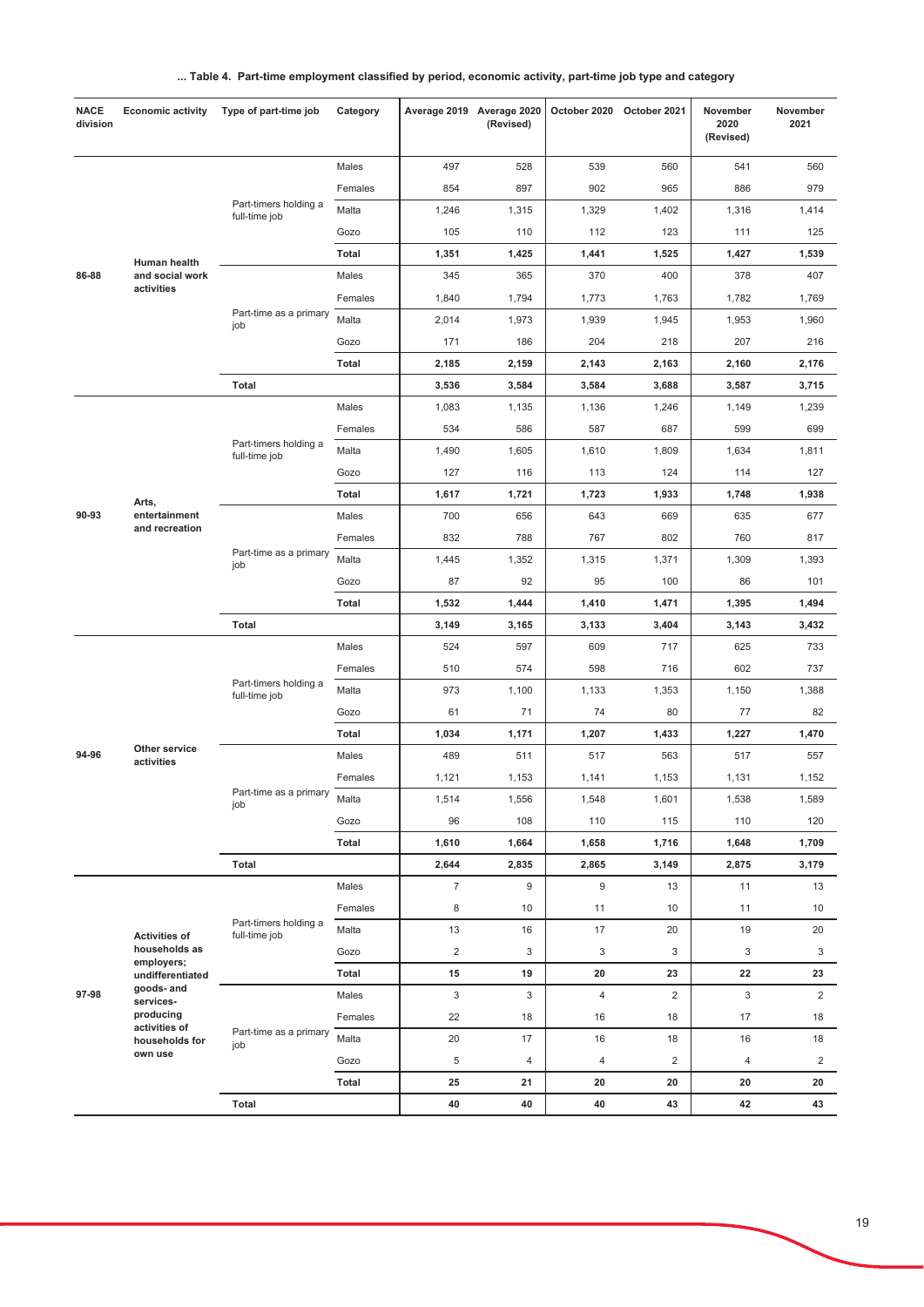|  | Table 4. Part-time employment classified by period, economic activity, part-time job type and category |  |  |  |  |
|--|--------------------------------------------------------------------------------------------------------|--|--|--|--|
|--|--------------------------------------------------------------------------------------------------------|--|--|--|--|

| <b>NACE</b><br>division | <b>Economic activity</b>                                                | Type of part-time job                  | Category       | Average<br>2019 | Average<br>2020<br>(Revised) | October<br>2020 | October<br>2021          | November<br>2020<br>(Revised) | November<br>2021 |
|-------------------------|-------------------------------------------------------------------------|----------------------------------------|----------------|-----------------|------------------------------|-----------------|--------------------------|-------------------------------|------------------|
| 99                      | <b>Activities of</b><br>extraterritorial<br>organisations<br>and bodies | Part-timers holding a<br>full-time job | Males          | $\mathbf{1}$    | $\mathbf{1}$                 | $\mathbf{1}$    | $\omega$                 | $\mathbf{1}$                  |                  |
|                         |                                                                         |                                        | Females        |                 | $\mathbf{1}$                 | $\overline{2}$  | $\mathbf{1}$             | $\overline{2}$                | $\mathbf{1}$     |
|                         |                                                                         |                                        | Malta          | $\mathbf{1}$    | 2                            | 3               | $\mathbf{1}$             | 3                             | $\mathbf{1}$     |
|                         |                                                                         |                                        | Gozo           |                 | ä,                           |                 | ÷,                       | $\overline{\phantom{a}}$      | $\sim$           |
|                         |                                                                         |                                        | Total          | 1               | $\overline{\mathbf{2}}$      | 3               | $\mathbf{1}$             | 3                             | 1                |
|                         |                                                                         | Part-time as a primary<br>job          | Males          | $\mathbf{1}$    | 3                            | $\overline{4}$  | $\overline{2}$           | 4                             | $\mathbf{1}$     |
|                         |                                                                         |                                        | Females        | 11              | 9                            | $\overline{7}$  | 9                        | 8                             | 9                |
|                         |                                                                         |                                        | Malta          | 12              | 12                           | 11              | 11                       | 12                            | 10               |
|                         |                                                                         |                                        | Gozo           | ÷,              | ä,                           |                 | $\overline{\phantom{a}}$ | ä,                            |                  |
|                         |                                                                         |                                        | Total          | 12              | 12                           | 11              | 11                       | 12                            | 10               |
|                         |                                                                         | <b>Total</b>                           |                | 13              | 14                           | 14              | 12                       | 15                            | 11               |
| $01 - 99$               | <b>Total</b>                                                            | Part-timers holding<br>a full-time job | <b>Males</b>   | 19,343          | 20,478                       | 20,797          | 23,455                   | 21,040                        | 23,701           |
|                         |                                                                         |                                        | <b>Females</b> | 9,730           | 10,492                       | 10,606          | 12,285                   | 10,799                        | 12,431           |
|                         |                                                                         |                                        | <b>Malta</b>   | 26,367          | 28,048                       | 28,419          | 32,461                   | 28,808                        | 32,794           |
|                         |                                                                         |                                        | Gozo           | 2,706           | 2,922                        | 2,984           | 3,279                    | 3,031                         | 3,338            |
|                         |                                                                         |                                        | Total          | 29,073          | 30,970                       | 31,403          | 35,740                   | 31,839                        | 36,132           |
|                         |                                                                         | Part-time as a<br>primary job          | <b>Males</b>   | 14,054          | 13,476                       | 13,253          | 14,320                   | 13,305                        | 14,415           |
|                         |                                                                         |                                        | <b>Females</b> | 19,671          | 18,535                       | 18,144          | 18,798                   | 18,156                        | 18,897           |
|                         |                                                                         |                                        | <b>Malta</b>   | 31,308          | 29,646                       | 29,046          | 30,669                   | 29,138                        | 30,873           |
|                         |                                                                         |                                        | Gozo           | 2,417           | 2,365                        | 2,351           | 2,449                    | 2,323                         | 2,439            |
|                         |                                                                         |                                        | Total          | 33,725          | 32,011                       | 31,397          | 33,118                   | 31,461                        | 33,312           |
|                         |                                                                         | <b>Total part-timers</b>               |                | 62,798          | 62,981                       | 62,800          | 68,858                   | 63,300                        | 69,444           |